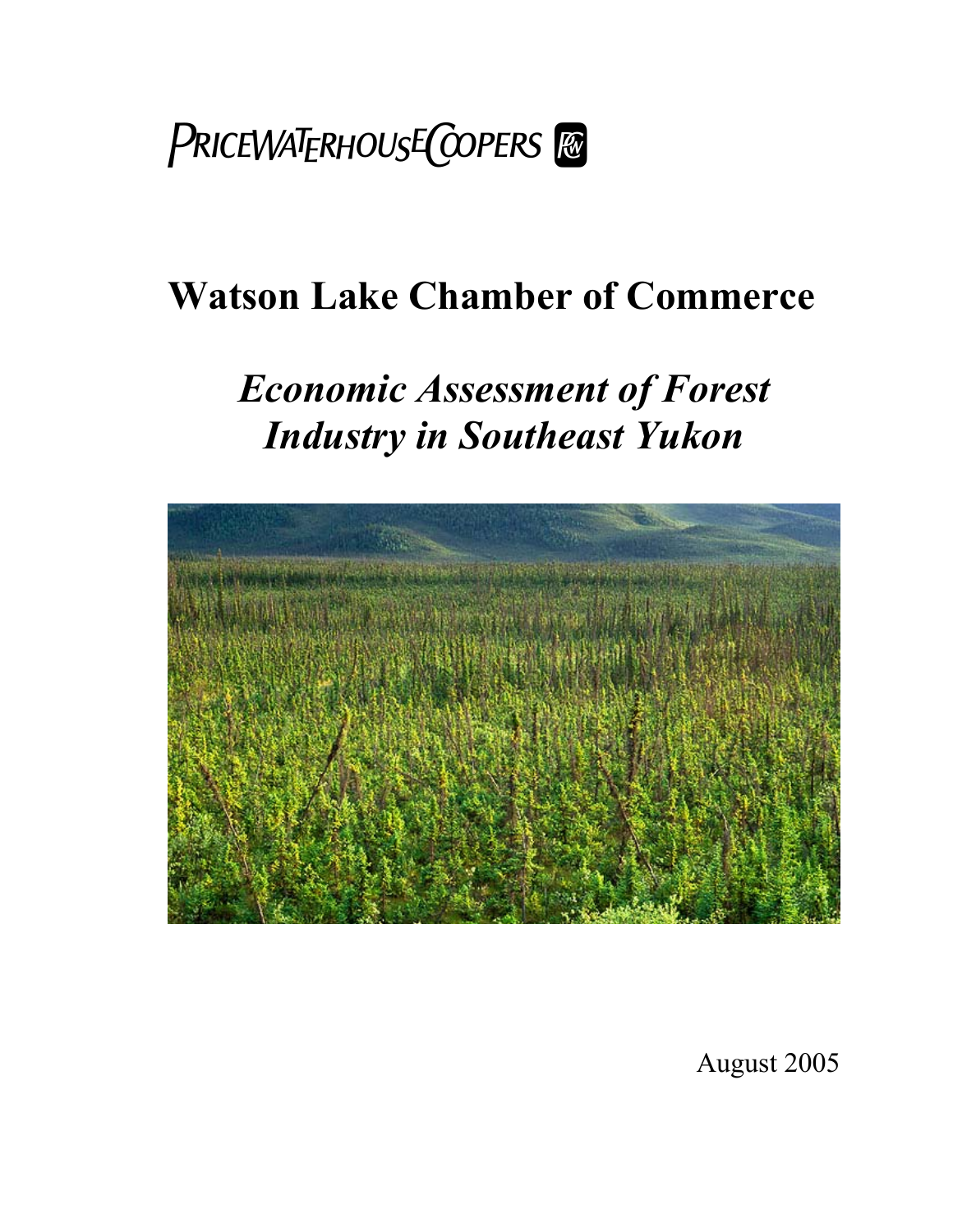## *Note to Reader*

This Review has been prepared for use by the Government of Yukon and the Watson Lake Chamber of Commerce. Any use that a third party makes of this Review or reliance thereon, or any decisions to be made based on it, is the responsibility of such third party. PwC accepts no responsibility for damages, if any, suffered by any third party as a result of decisions made or actions based on this Review.

The information contained in this Review is based on actual company results combined with reasoned interpretations of impacts related to the local operating environment, transportation limitations and geographic location of forests in Southeast Yukon. This Review is based on unaudited statistical and other information obtained through PricewaterhouseCoopers' proprietary benchmarking data, the Government of Yukon, and local stakeholder interviews and discussions. The data analysis and compilation activity undertaken does not constitute an audit and consequently we do not express an audit opinion on this Review.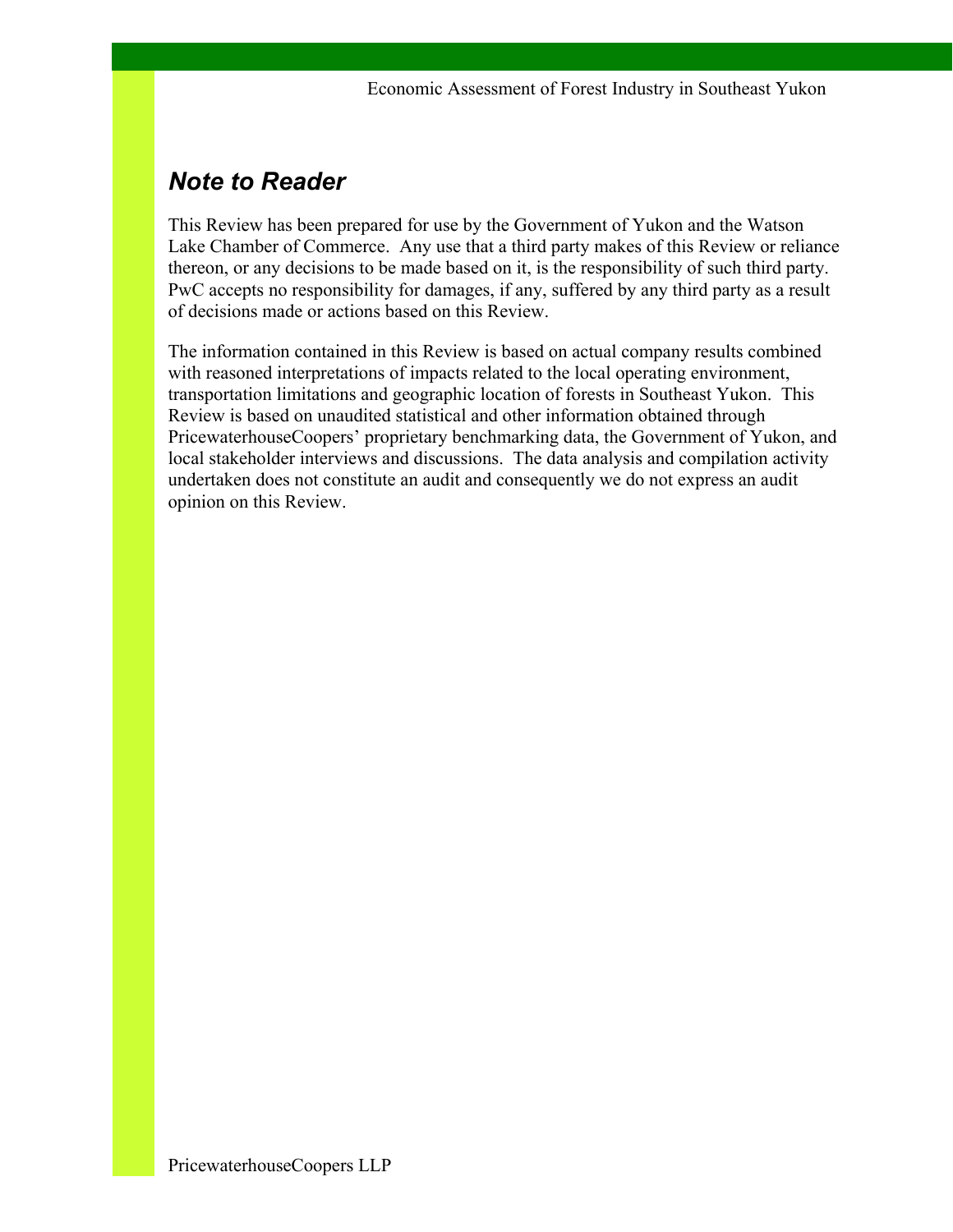#### Economic Assessment of Forest Industry in Southeast Yukon **DRAFT**

## **Table of Contents**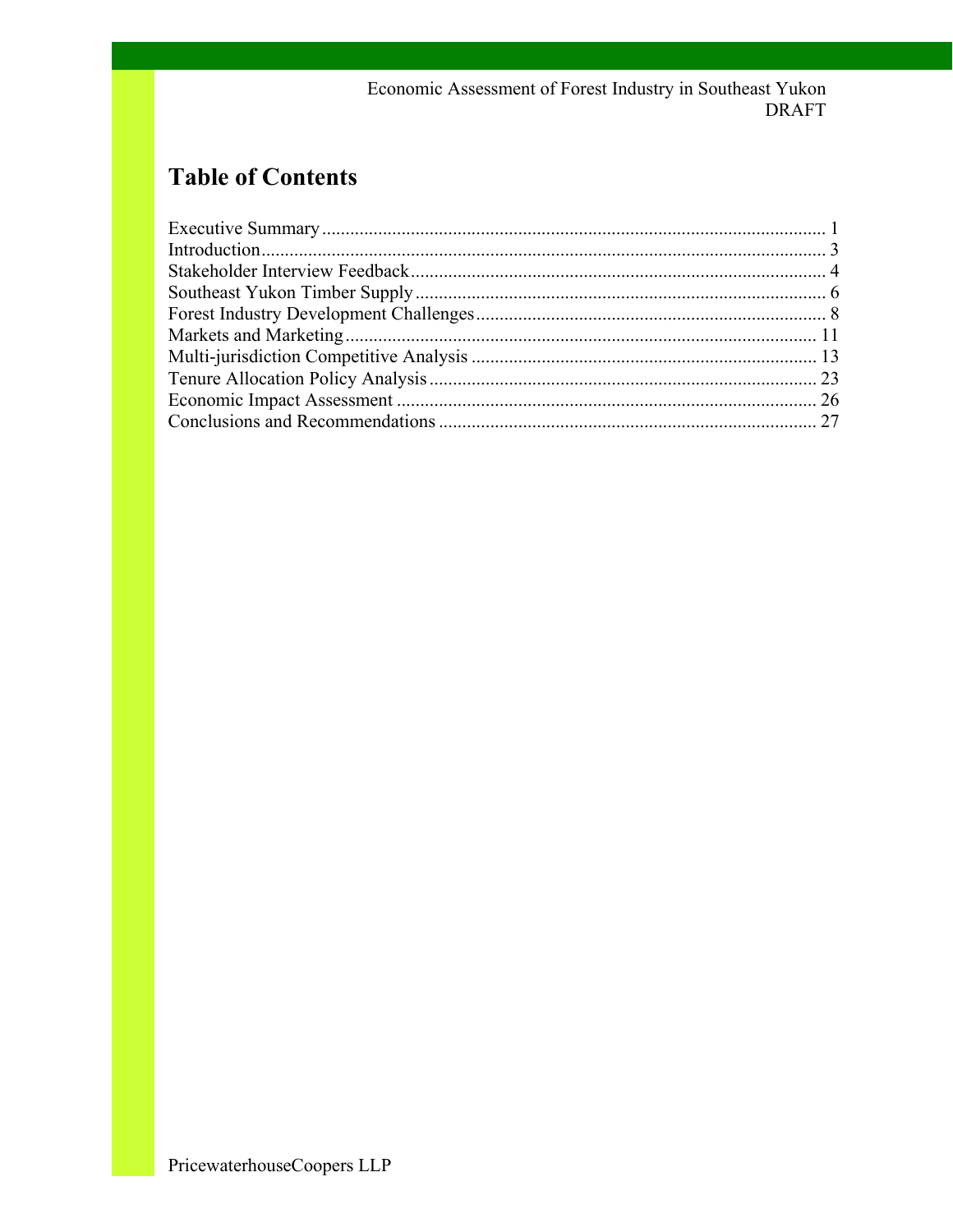## **Executive Summary**

The Town of Watson Lake and the Watson Lake Chamber of Commerce, with funding from the Government of Yukon, engaged PricewaterhouseCoopers (PwC) in June 2005 to assess the economic potential and impact of forest development in Southeast Yukon (the Review).

This Review evaluates the opportunities and challenges to the development of the forest products industry in Southeast Yukon. This Review has been prepared by PricewaterhouseCoopers LLP with cooperation and assistance from the Government of Yukon, the Watson Lake Chamber of Commerce, local stakeholders, financial institutions specializing in forestry development projects, as well as forest industry company decision makers.

To understand fibre supply, manufacturing options, competitive cost structures, challenges to forest industry development, and forest policy implications relating to tenure, this Review is based on a benchmark of 500,000 cubic meters of annual sustainable harvest volume located in and around the community of Watson Lake.

Successful development of a forest industry in Southeast Yukon is dependant on identifying and evaluating relevant forest values, adequate design of a suite of economic and policy instruments to encourage and sustain investment, strategies to bolster anticipated labour shortages, creation of effective and efficient alternative energy solutions, and development of sufficient infrastructure. Efforts to reduce costs and increase competitiveness need to be focused where industry and the Government of Yukon have the greatest span of control.

Forest products are by and large commodity products and competition for market space is fierce, price sensitive and global in scope. While manufacturers in the Yukon may have certain advantages that could be supported in the marketplace, it is important to understand that commodity forest products are subject to the forces of supply, demand, exchange rates, trade disputes and other macroeconomic influences. Overall, the Yukon forest product producer(s) will compete in the same North American and global markets as the other comparative jurisdictions and the Yukon's industry will not achieve strong sustainable growth unless its competitiveness is improved.

While there are certain, local/niche markets that can be served in the Yukon and Alaska, our research have determined that growth and development of these markets is limited simply due to a lack of scale. Economic viability within the forest sector is based on further processing of the fibre harvested from Yukon forests. Options for industry to start small and grow big will be limited. Operations that start small and supply local niche markets may be successful, however growth opportunities in these markets is limited.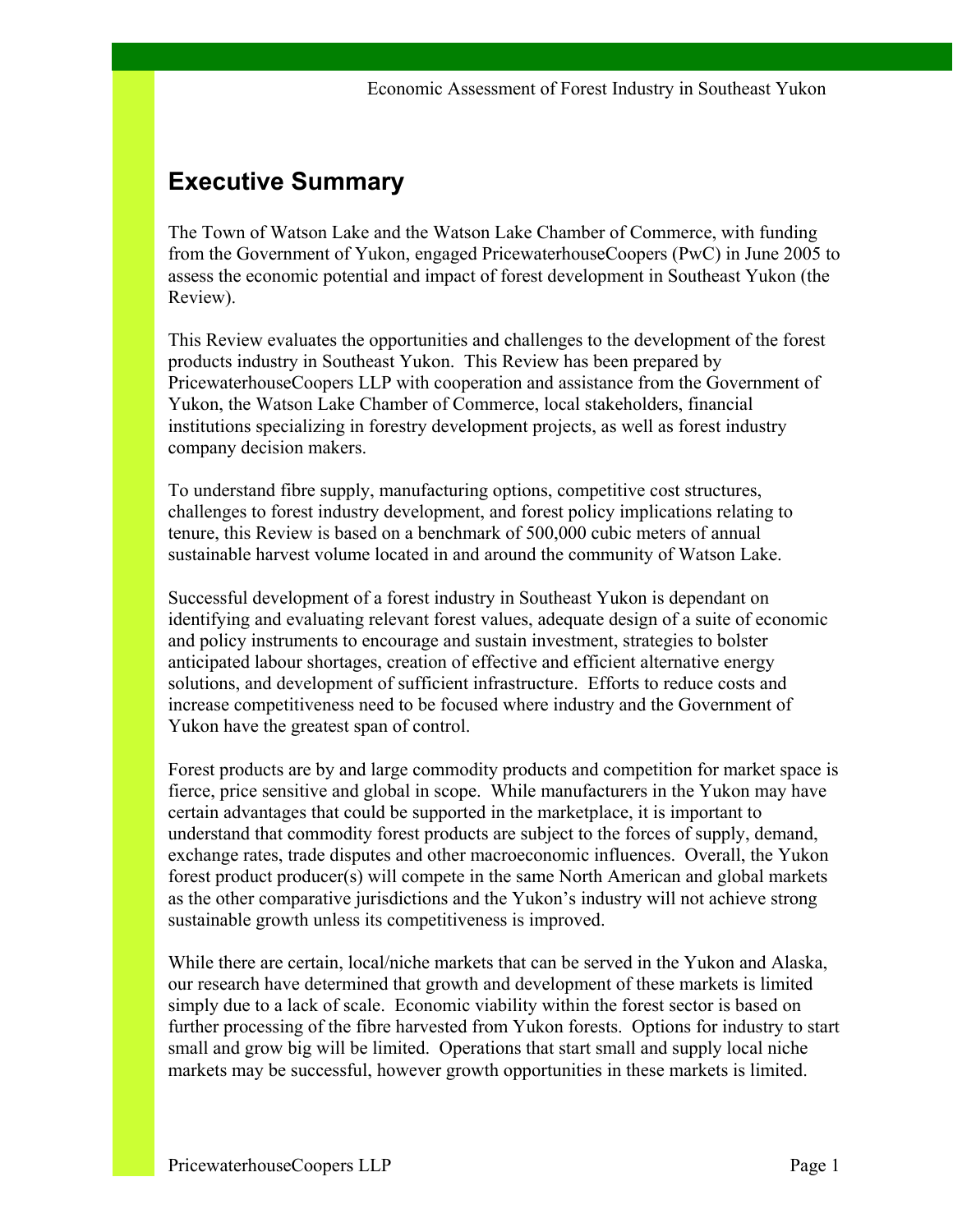Should industry pursue growth into the commodities marketplace, this fundamental shift in business strategy will mandate the need to capture sufficient economies of scale.

Overall, feasibility of a successful forest industry in the Southeast Yukon is possible based on a successful leveraging of First Nation, industry and government relationships building on a platform of reasonable cost structure, policy and regulatory reform. Length of tenure is also important for industry to manage both current costs as well as investment over time. It is imperative for the Yukon to identify and build on competitive advantages as well as actively manage disadvantages in order to meet the various stakeholder needs in the Territory.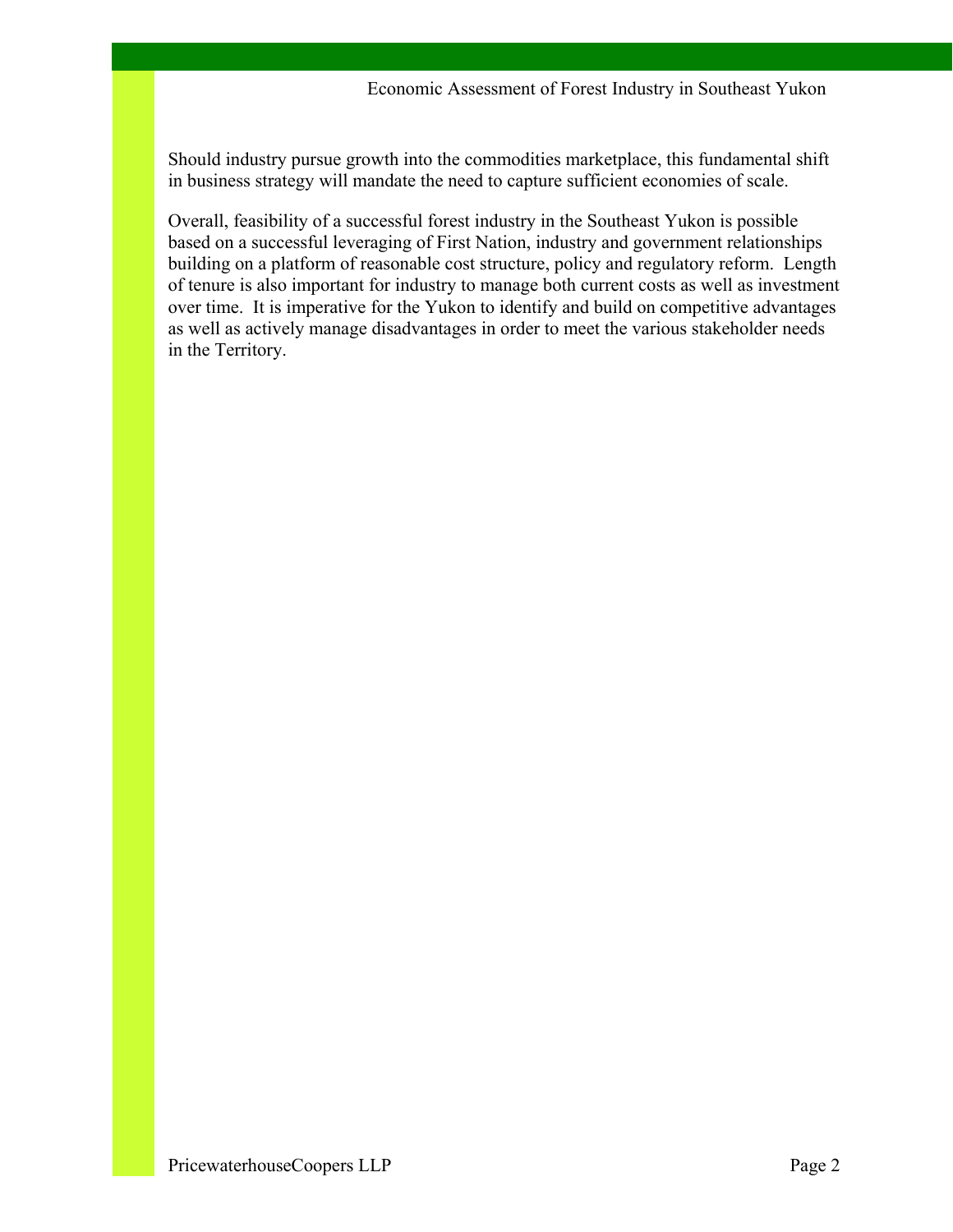## **Introduction**

The Government of Yukon has established an aggressive strategic approach to developing a sustainable competitive economy that builds upon the abundant natural resources, talented human capital and high quality of life that exists in Canada's north.

While most of the forest resources in North America have been effectively allocated, the Yukon is in the enviable position of having a substantial amount of underutilized and unallocated fibre that could foster economic growth and provide significant benefits to the territory.

Recognizing the benefits and contribution forests make to their economic, social and environmental wellbeing, the Town of Watson Lake, the Watson Lake Chamber of Commerce and the Government of Yukon engaged PricewaterhouseCoopers (PwC) in June 2005 to assess the economic potential and impact of forest development in Southeast Yukon.

With the objective of understanding fibre supply, manufacturing options, competitive cost structures, challenges to forest industry development, and forest policy implications relating to tenure, this economic impact assessment is based on a benchmark of 500,000 cubic meters of annual sustainable harvest volume located around the community of Watson Lake.

This Review evaluates the opportunities and challenges to the development of the Yukon forest products industry in Southeast Yukon. This Review has been prepared by PricewaterhouseCoopers LLP with cooperation and assistance from the Government of Yukon, the Watson Lake Chamber of Commerce, local stakeholders, financial institutions specializing in forestry development projects, as well as forest industry company decision makers.

Financial information presented in this Review has been compiled based on proprietary benchmarking data accumulated through annual benchmarking surveys of woodlands and lumber operations across Canada. The data was analyzed to select those companies with operating environments similar to those existing in the Yukon (i.e. landbase, forest profile, geographic location, etc.). Multi-jurisdictional competitive analysis was undertaken to understand the operating environments against which forest industry development in the Yukon will have to compete.

Financial information on previous Yukon forestry company endeavors was limited at best. As a result, detailed financial operating data was derived for the Southeast Yukon by applying additional information accumulated through stakeholder interviews and discussions, other jurisdictional industry company feedback, as well as information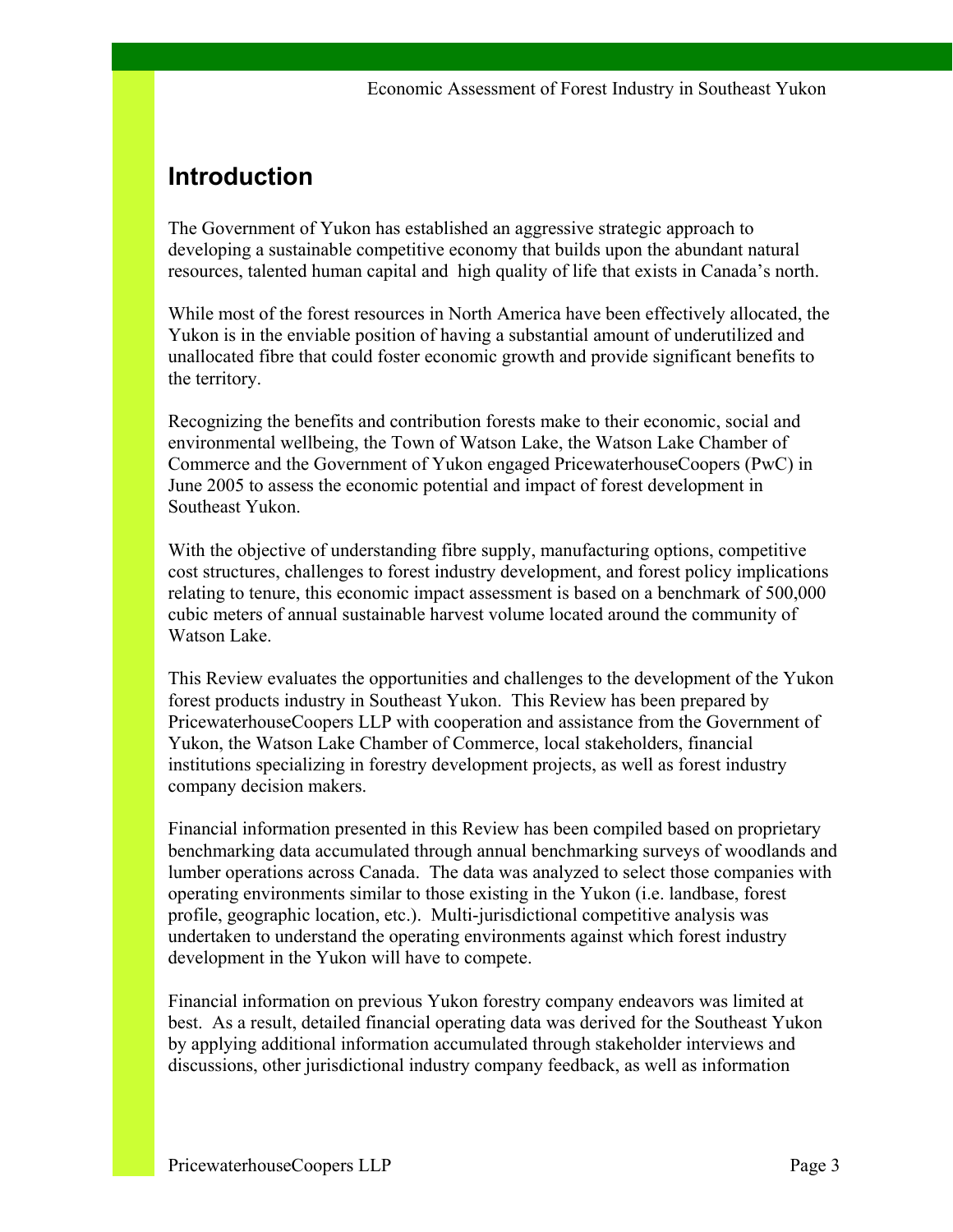obtained through PricewaterhouseCoopers' proprietary industry data, knowledgebase and networks.

### **Stakeholder Interview Feedback**

Critical to the success of this Review was that PwC begin the engagement by interviewing and obtaining feedback from key stakeholders in the Watson Lake community, the local Chamber of Commerce, government/regulatory, financing institutions as well as the forest industry to understand reasons for the historic failures of the industry within the region and the challenges facing future development.

There has been consensus amongst government, industry and local stakeholders that forest industry development in the Southeast Yukon could have social and economic benefits. PwC interviews focused on the issues constraining the success of the forest industry and have summarized this feedback into the following categories:

#### **Reasons for Historic Failures**

- $\triangleright$  Uncertainty regarding security of fibre supply and landbase;
- $\triangleright$  Inability to obtain financing based on short-term, nominal tenure;
- $\triangleright$  Inadequacy of size and duration of AAC to support profitable operations;
- $\triangleright$  Poor lumber recovery factors resultant from the use of old mill technology unsuited to existing wood supply;
- $\triangleright$  The belief that industry establishment was politically sponsored vs. established based on sound business plans;
- $\triangleright$  The belief that management of previous sawmills was poor and did not have adequate forest industry experience;
- $\triangleright$  Short logging season required the building of sufficient log inventory resulting in the inability of current working capital to meet this operating constraint;
- $\triangleright$  Inadequate business planning and under capitalization of forest development projects; and
- $\triangleright$  Difficulty in managing waste and by-products (e.g. chips).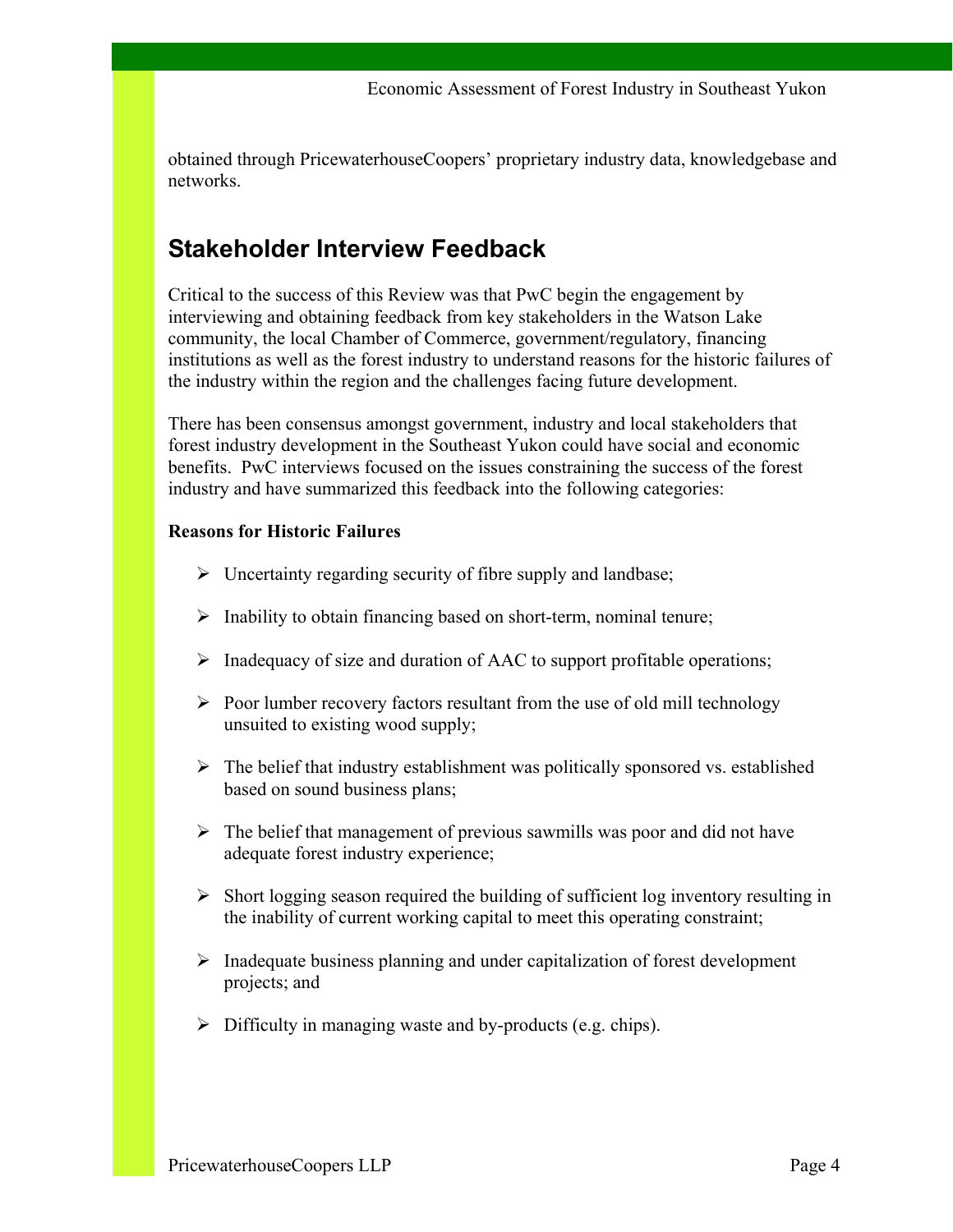#### **Challenges Facing Forest Industry Development**

- $\triangleright$  Inadequate current community infrastructure to support industry growth;
- $\triangleright$  Limited skilled workforce in community to support a new sawmill;
- $\triangleright$  Management of transportation costs through utilization of back hauls;
- $\triangleright$  The legacy of forest industry failures in Southeast Yukon is an impediment to future development. There is a need for the Watson Lake communities  $\&$ Government of Yukon to set the environment to attract and reassure new investment in the forest industry;
- $\triangleright$  High energy costs need to be managed through pursuit of potential alternative energy solutions;
- $\triangleright$  Workforce training is required to support forest industry development;
- $\triangleright$  The geographic location of the Southeast Yukon creates transportation disadvantages;
- $\triangleright$  The Forest Economics Benefit Agreement (i.e. memo of understanding) has been interpreted from many perspectives and to some has not achieved expectations for promotion of industry development in the Southeast Yukon;
- $\triangleright$  The forest profile (timber size, density and yield) presents a challenge related to managing delivered log costs;
- $\triangleright$  Small mills, while providing some benefit, have not provided a sufficient means to address the local economic problems and need for long-term community stability;
- $\triangleright$  Some Watson Lake citizens are apprehensive of forest industry development;
- $\triangleright$  Integration of diverse stakeholder perspectives regarding forest industry development in the Southeast Yukon;
- $\triangleright$  There is a perception that environmental assessments are too costly and burdensome on industry;
- $\triangleright$  Today's investment climate tends to require forestry companies to secure greater than  $500,000$  m<sup>3</sup> of renewable (i.e. 15-20 year) tenure; and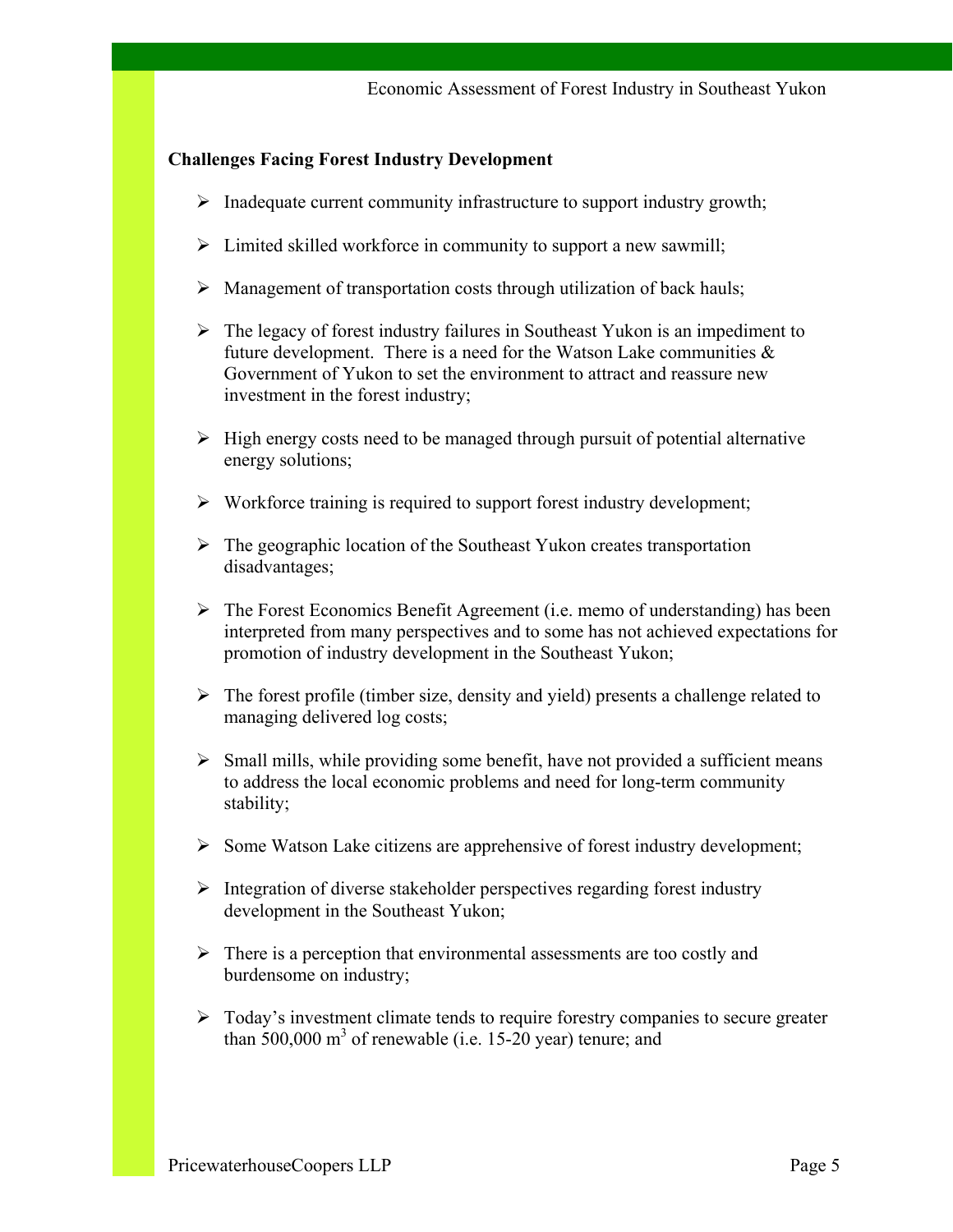$\triangleright$  There is a need for clarity regarding First Nation's rights and entitlements as part of overall forest industry development.

## **Southeast Yukon Timber Supply**

The forests in the Yukon are on the northwest edge of the Canadian boreal forest, becoming relatively sparse within the central and northern areas of the territory as it gives way to the tundra. Much of the commercial forest can be found below the  $62<sup>nd</sup>$  parallel and more specifically, the Southeastern portion of the Yukon within proximity of the community of Watson Lake.

While there has been support for development of a viable forest industry in the Yukon, there has been significant and ongoing debate over the amount of timber that should be harvested annually to support the current and future industry. Presently, detailed and multi-disciplinary regional forest management planning has not been conducted in Southeast Yukon. As such, sustainable annual allowable harvest levels have not been finalized as various stakeholder perspectives attempt to reconcile conservation with commercial development. Recognizing the need to establish some level of harvest to support immediate needs of existing industry players, an interim annual allowable harvest of  $128,000m^3$  has been set.

In addition, the Government of Yukon has performed several timber supply analyses to model the flow of timber in the region based on various assumptions and logical constraints and inputs. The Timber Supply Review (TSR 2003) for the Coal and Upper Liard Forest Management Units (January 2003) identified a number of potential timber supply alternatives for these forest management units, considering a number of constraints put on the landbase by varying parties and legislation (ranges from 50,000 to 1.6 million m<sup>3</sup> of sustainable annual harvest have been shown). The purpose of the TSR 2003 is to serve as an information source for which future planning can use as necessary to understand the linkages between harvest level and social, economic, environmental and cultural sustainability.

It is important to note that approved annual harvest levels have yet to be determined through detailed forest management planning processes. In order to complete our analysis there was a need to evaluate the timber supply in order to match development/manufacturing with the forest profile. For the purpose of this Review, the Town of Watson Lake and the local Chamber of Commerce have determined the need to evaluate the potential economic impact of forest industry development, based on utilization of 500,000 cubic meters of the timber harvest volume available annually within the Southeast Yukon.

In discussion with staff from the Yukon Forestry Branch, interviews with stakeholders in Watson Lake and review of the TSR 2003, it reasonable to assume the forest profile in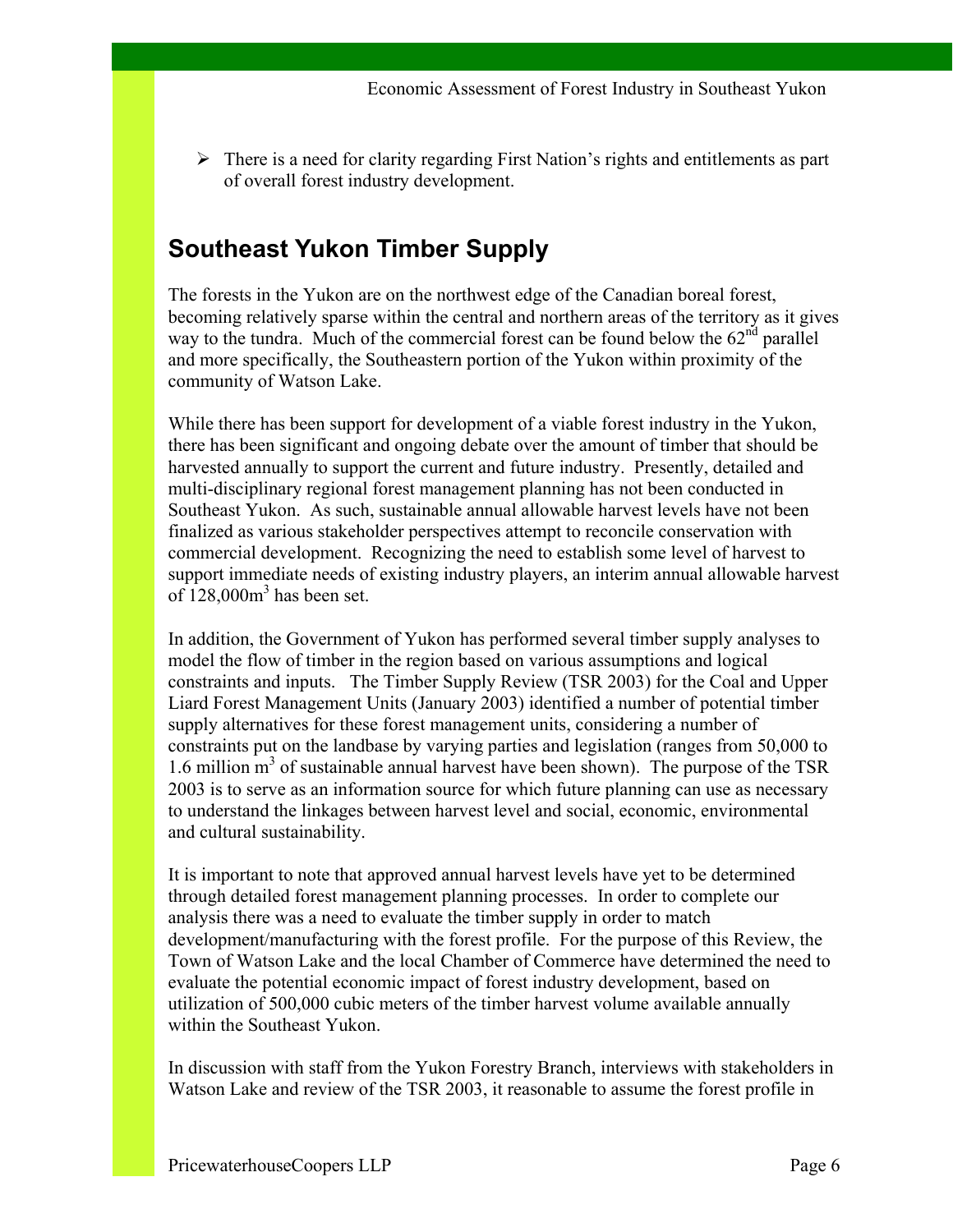the Southeast Yukon will not change significantly regardless of how annual allowable harvest levels might be constrained as a result of ongoing and future detailed planning initiatives. Therefore the following generalizations have been extracted to provide context for the analysis; the Coal and Upper Liard forest management units serve as a proxy for forest profile in the region. Potential timber volumes located in the most Southeastern part of the Yukon have not been reviewed by PwC but may well serve as additional supply to support forest development in the region. It is also recognized that past timber supply analyses has focused solely on the softwood volume, with little commercial consideration for available hardwood. There may be a need to review the hardwood component in the future, however, it has not been considered in this Review.

#### **Coal Forest Management Unit (Y02)**

The Coal FMU includes the portions of the Coal River, Hyland River, Rock River and Irons Creek watersheds (TSR 2003). Approximately 950,000 hectares of forested landbase is contained within this unit (75% of which is estimated as productive). Dominant species include Spruce (white and black) accounting for 45%, with lodgepole pine representing approximately 34% of the species by area. It is also estimated that nearly 89% of the species fall into the late seral stage categories of mature (72%) and old (17%), indicating a potential longer term issue within this FMU. Site productivity within the Coal FMU is considered poor to medium, with limited amounts in higher productivity classes (less than 4% by area).

#### **Upper Liard Forest Management Unit (Y03)**

The Upper Liard FMU includes the Liard River, Rancheria River, Meister River and Frances River watersheds that are within the bounds of the Yukon border. It has been estimated that there is approximately 1.1 million hectares of forested land, and similar to the Coal FMU, approximately 75% of this is productive for commercial activity. Lodgepole pine (40%) and black/white spruce (46%) are the dominant species in this FMU, accounting for approximately 86% of the commercial stand profiles. The majority of the forested areas are in the mature and old seral stages (63% classed as mature; 28% as old). Site productivity has a higher proportion of poor to medium sites in comparison to Coal, while the good sites are found within almost 5% of the area.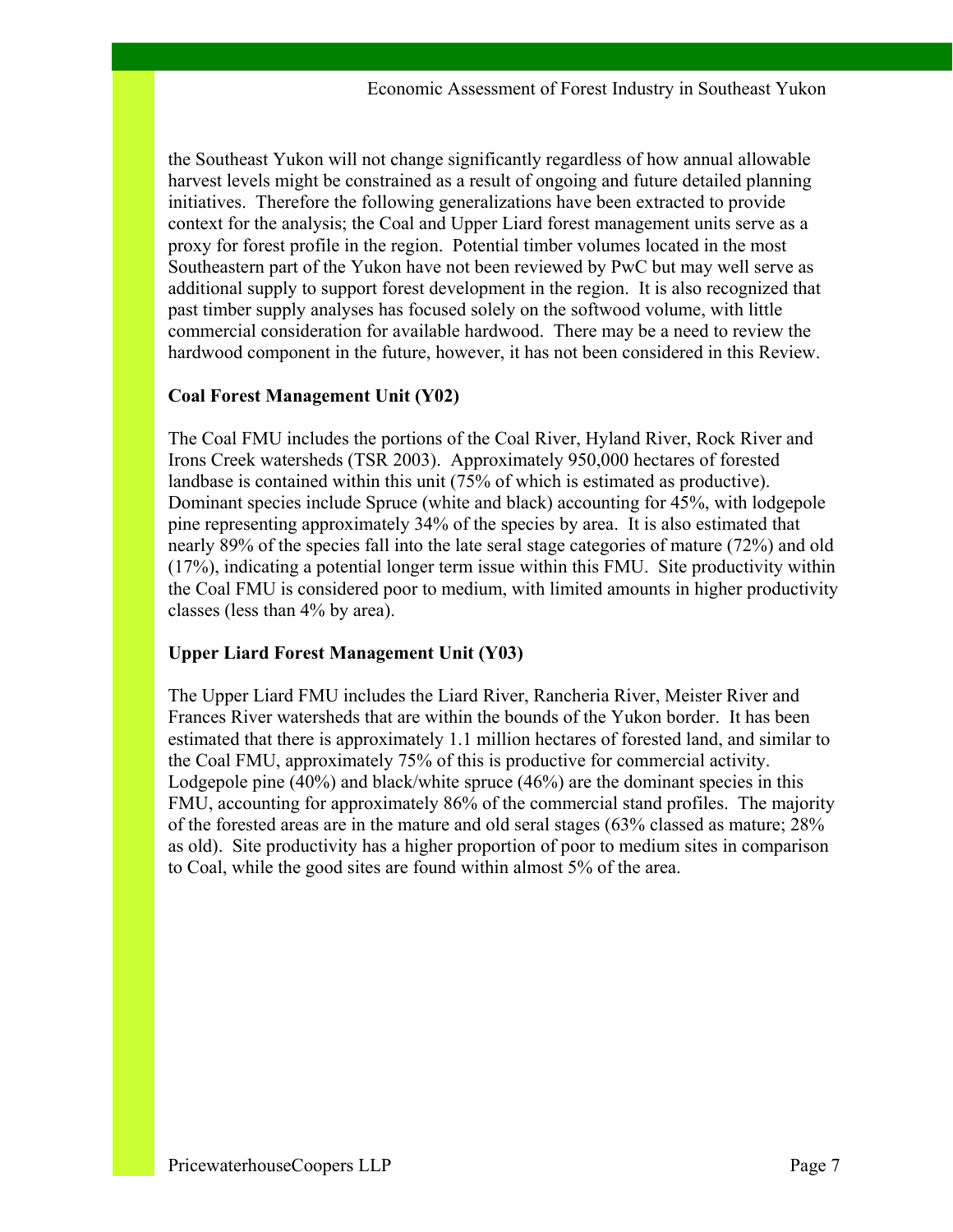## **Forest Industry Development Challenges**

The following summarizes the challenges that must be considered with both current and potential future developments.

#### **Uncertain Forest Policy Environment**

While interests are at times conflicting, the issues facing the Yukon are not new to forest development in Canada. In most provinces the vast majority of productive forests have been allocated to industry to support forest product manufacturing facilities, communities, and ultimately societal development goals. For many jurisdictions with developed forests, dealing with shifting societal values regarding development and management is straining their existing forest policy, legal and business development frameworks.

In the Yukon, with a relatively undeveloped forests, there exists a unique opportunity to approach forest development by satisfying socio-economic needs within the context of environmental capacity. However, this does not make the implementation of sustainable development any easier for the Yukon and perhaps it will arguably be more difficult to define the appropriate balance between social, environmental and economic dimensions of sustainable development without the benefit of a well developed industry.

With the recent devolution of government, the Yukon is positioned to realize upon the fullest potential and benefit from natural forest resources. To assist and facilitate the development of critical forest policy and legislation, Yukon Energy, Mines and Resources prepared a discussion paper entitled "Towards a Forest Policy Framework for the Yukon" based on significant consultative effort involving key government, industry and public stakeholders. Published in July 2004, the paper attempts to summarize and consolidate the forest policy work undertaken over the past decade and is a starting point and catalyst for establishing new forestry legislation.

The task of establishing and developing sustainable forestry legislation/policy is and will continue to be challenging as the Government of Yukon endeavors to address the range of issues that are important to its citizens. Consultation with all key stakeholders will be critical to the success of forest legislation/policy development. With the lack of industrial development in the Yukon, it will be important to establish advocacy representing an adequate cross section of industry to achieve desired results.

However, a lack of well defined policy in any jurisdiction will raise concern from private investors, and if left unaddressed, this uncertainty will be treated by investors as a risk or cost that will ultimately discount any benefits and opportunities related to their investments.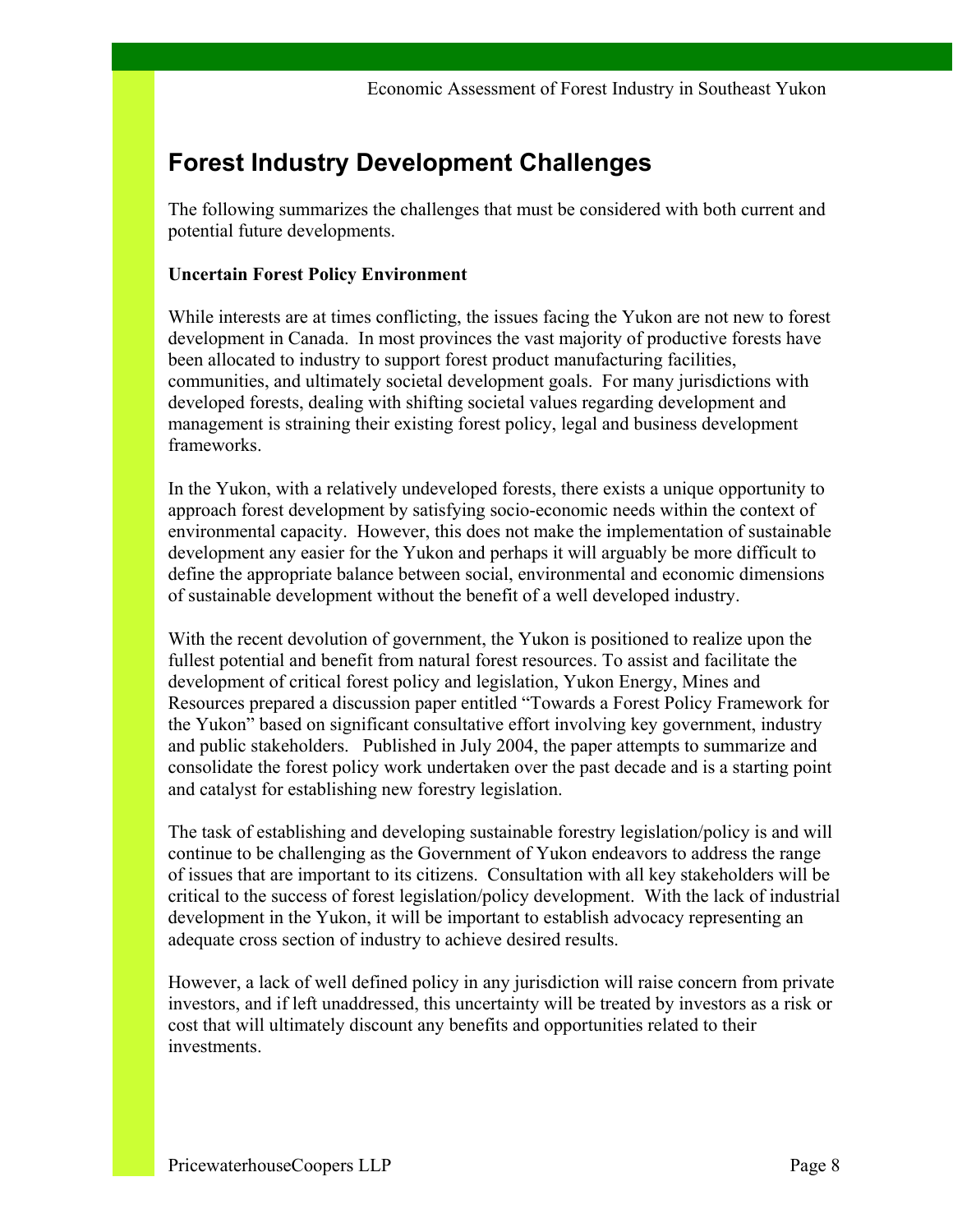#### **Uncertain forest landbase**

The Yukon is engaged in planning initiatives to reconcile preservation with commercial development with an aim toward determining the extent to which access to Yukon forest lands will be constrained to address multi-stakeholder interests. It is fundamentally important to understand that a definitive forest landbase is the primary input that will determine sustainable annual harvest levels and in turn the size and scope of the industry development in the region. Constraints placed on the working forest landbase have a direct correlation to restricting the annual allowable cut.

At this time, the impacts of potential withdrawals on forest development are relatively unknown and this uncertainty must be addressed to re-assure any current and potential commercial investors.

#### **Ongoing losses from natural disturbance**

Fire, insects and disease impacts in the Southeast Yukon can devastate the already limited resources. With limited forest development in the area, forest protection priorities may be influenced to "limit" protection expenditures. Currently it appears that the Government of Yukon has made a decision to reduce the losses associated with wildfires, insects and disease, however, any increasing forest development in the Southeast Yukon may require a further strengthening of forest protection programs to support sustainable harvest levels.

#### **Limitations of the tree species and tree characteristics**

Development opportunities are challenged in the Yukon due to the relatively low volume, moderately short and sparsely stocked timber stands. However, natural wood characteristics of the trees growing in the commercial zones of the Yukon are considered to be of a quality suitable for manufacture into products consistent with other jurisdictions utilizing northern boreal fibre. As such, Southeast Yukon will compete to attract capital investment and industrial development. While our research did reveal some reports and anecdotal speculation regarding particularly high fibre quality characteristics, more detailed evaluation and analysis is required to determine if Yukon fibre would garner a premium in the marketplace.

#### **Distance to markets**

Like other jurisdictions in Canada, the Yukon's sparse population base provides limited domestic market opportunities making a larger commercial industry dependent upon intra-provincial and/or export markets in which to sell their products. The geographic locale of the Southeast Yukon forests does pose a significant challenge to the industry in terms of transportation costs to get manufactured products to market. Although there may be opportunity to supply products to local markets (i.e. Yukon and Alaska), these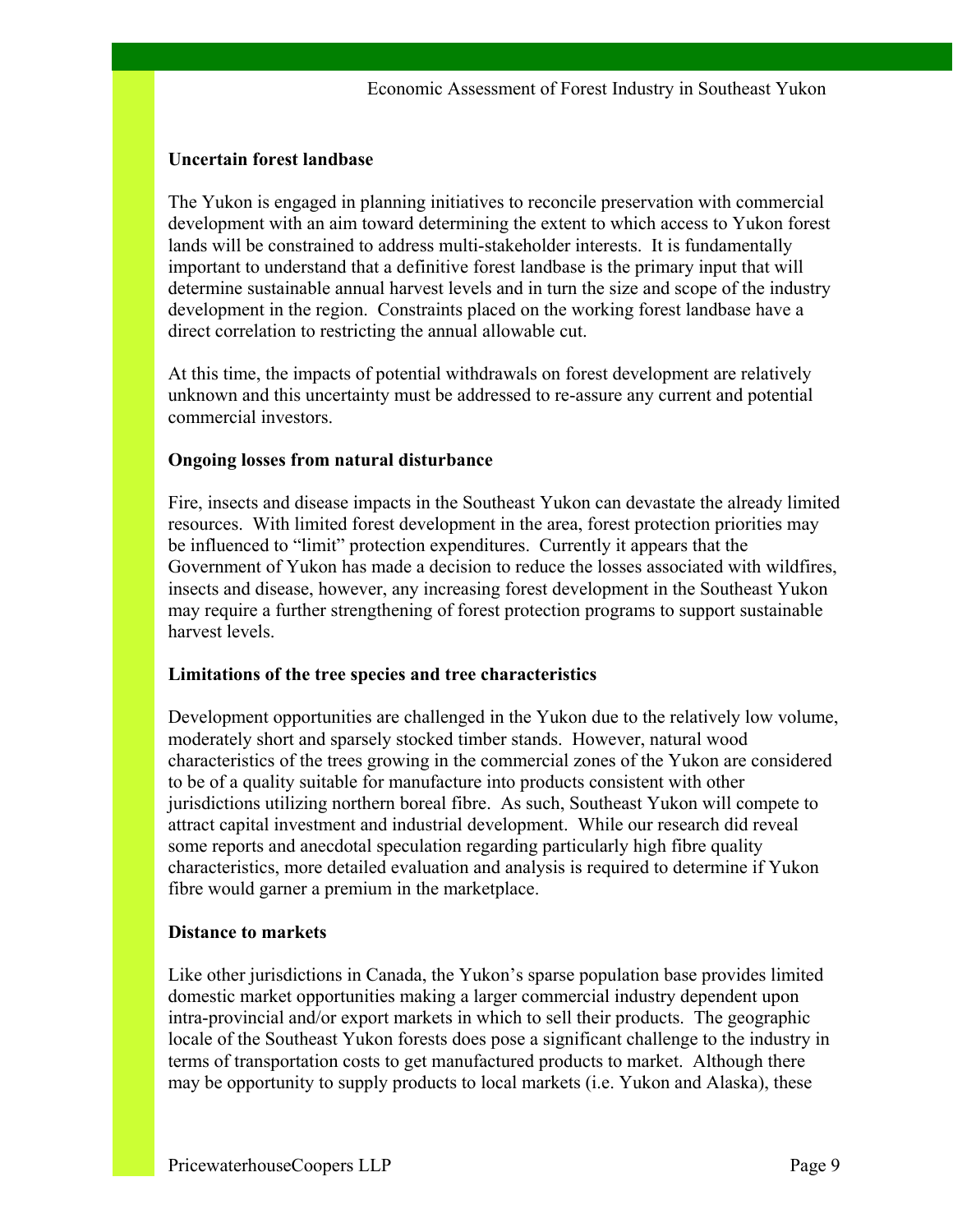commodity markets are not captive and are relatively small. The distance to the marketplace is only as effective in driving a competitive advantage when the cost to supply products from other regions is greater than the efficiency gained through economies of scale in the Southeast Yukon.

#### **Labour**

Obtaining the skilled labour required to build, operate and maintain a facility in the Southeast Yukon will be challenging. Our experience and research would suggest that the Yukon and the region of Watson Lake will experience both short and longer term problems with labour further complicated by a highly competitive marketplace.

In a recent survey conducted by the Government of Canada's Sector Council Program, almost 50% of businesses surveyed in 2003 identified a shortage of qualified labour as the most important issue facing them. According to the Conference Board of Canada, it is estimated that Canada could be short 1 million workers due to an ageing population and declining birth rates. Sectors experiencing particular problems include natural resources, construction, and manufacturing and information technology – areas of particular relevance to the forest industry.

In addition to direct employment in the forest industry, employment is generated in other sectors such as technology and transportation as well as supplying goods and services to the forest industry and its employees. The average compensation (wages and benefits) for the forest industry in Canada was \$69,100 (The Forest Industry in Canada, PricewaterhouseCoopers, 2003). However, despite average annual compensation far in excess of the national average, recruitment and retention of employees is an ongoing challenge for the forest industry. Many industry representatives attribute this to remoteness of forestry based communities, demographic shifts from rural to urban residency and competition from other industry sectors facing the same challenges. The Yukon serves as a striking example of how citizens are gravitating toward a more metropolitan environment with a significant proportion of the Territorial population living and working in and around Whitehorse.

Canadian industry is responding to these challenges through encouragement and expansion of capacity within Aboriginal communities. Recognizing social and geographic connections that exist, many companies are funding aboriginal education, scholarship and job skills development to address labour shortages, while strengthening Aboriginal economic capacity (Forest Products Association of Canada – 2004). This approach could prove advantageous for local First Nations in the Southeast Yukon.

#### **Infrastructure Analysis**

The community of Watson Lake is located in the Southeastern corner of the Yukon, 10 kilometers from the northern BC border. Like many communities in Canada's north,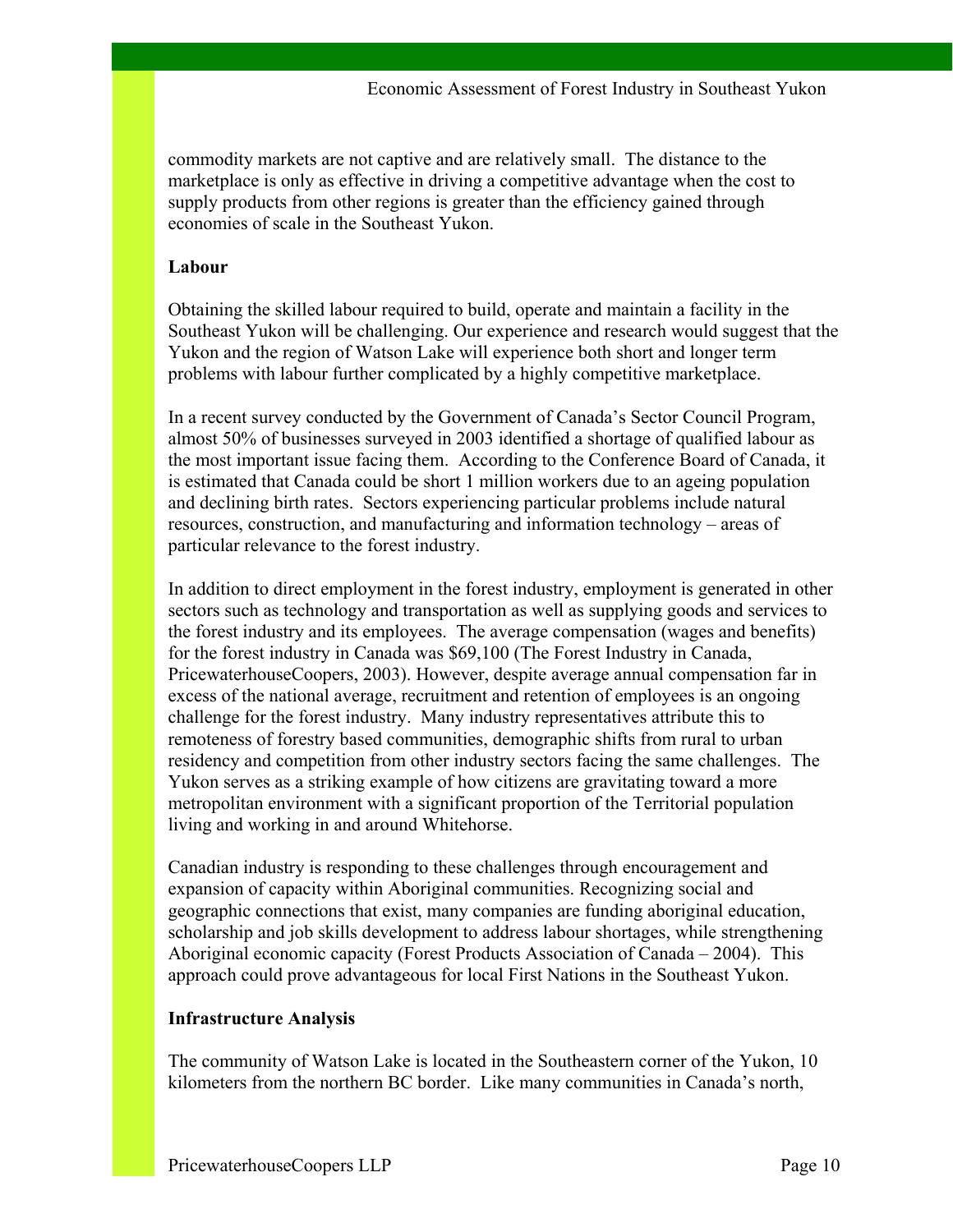Watson Lake grew in accordance with a resource based economy comprised of logging and mining, support of transportation, communication and distribution of these resources, connecting western and central Yukon and northern BC. However, general economic downturns combined with challenges in developing and sustaining the forest industry has resulted in significant job losses, business closures, migration of skilled labour and negative impacts on the once robust nature of the local economy.

Watson Lake is situated at Kilometer 1016.8 (Mile 635) of the Alaska Highway, at its junction with the Robert Campbell Highway, and is the first community encountered by highway travelers upon entering the Yukon. The community is located 460 kilometers Southeast of Whitehorse and also connects to the Northwest Territories via the Robert Campbell Highway and the Nahanni Range Road. Access to forest resources is rudimentary as there exists limited secondary/tertiary road development corresponding to the sporadic ad hoc requirements of the forest industry in the recent past. There will be a requirement to develop a road network to support a sustainable haul distance.

While construction of an Alaska-Canada rail link is currently under consideration, resolve to fund such a project is not anticipated in the immediate future. As a result, the community will continue to rely on trucking of goods and services as the mainstay method of transportation. Although this method of transportation provides for the immediate needs of the community when compared to other forest based communities, Watson Lake will be at a competitive disadvantage due to the high costs associated with trucking. However, given that most goods are transported to the Yukon through the community of Watson Lake to service Whitehorse, there could be an opportunity to mitigate transportation costs of getting forest products to market by accessing what is likely significant empty back hauls. Further transportation analysis would be required as part of a specific project feasibility assessment.

The community of Watson Lake is not serviced with natural gas and currently relies on the use of diesel generators to meet its energy requirements. Reliance on this type of energy generation to support growth in the community will continue to be an increasing cost burden in providing for the needs of Watson Lake.

## **Markets and Marketing**

Market conditions have significant influence on forest product manufacturing and development. The overall trends in North America suggest there will be relatively strong demand for most wood products to support the construction industry over the next decade based on current conditions and forecasted market demand.

Forest product manufacturing in Southeast Yukon has generally centered on the lumber industry in terms of both sawmilling enterprise as well as production of round logs to supply sawmills outside the region. Most of the finished product produced has been in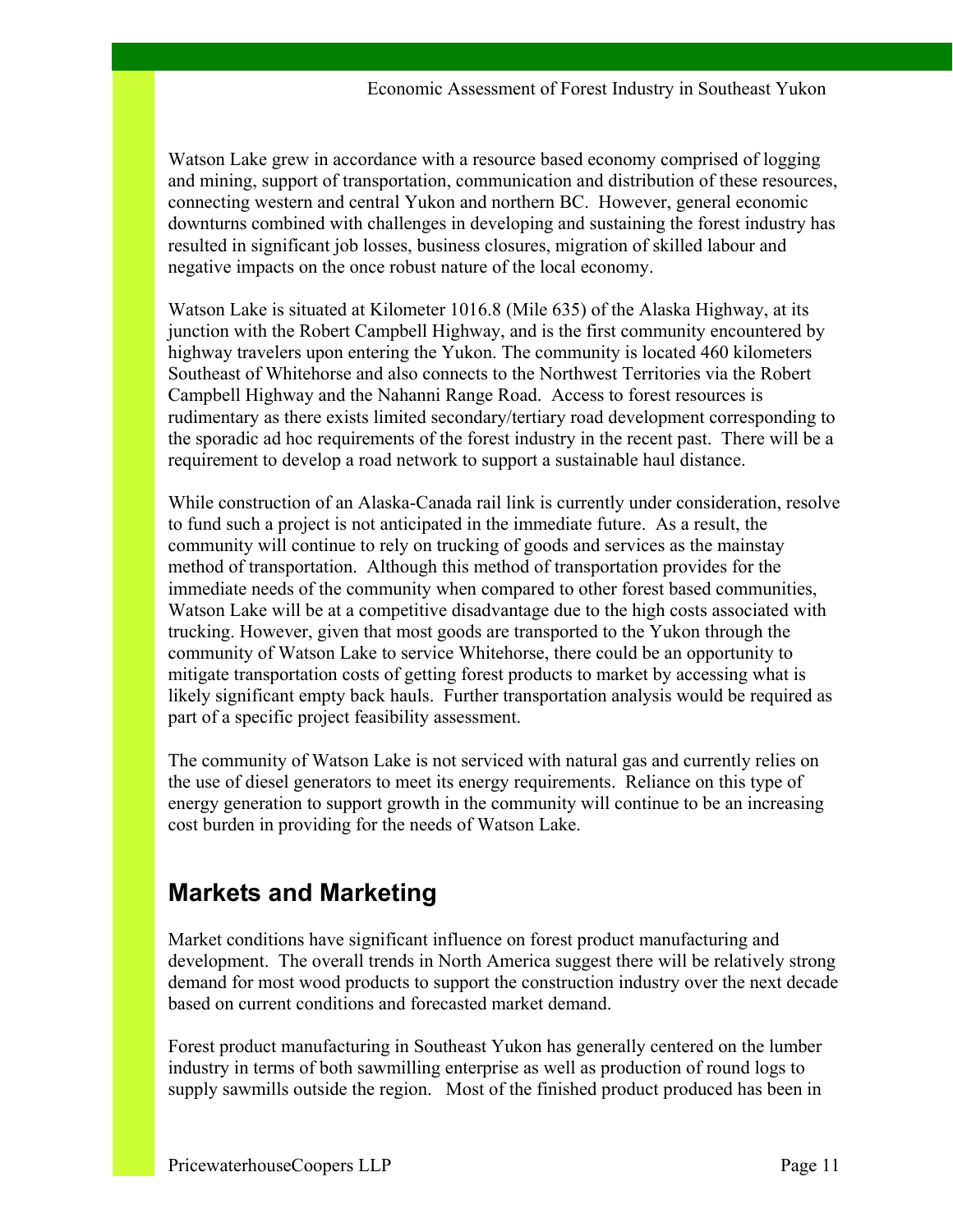the form of green rough lumber and other specialized products for local and small niche markets. There have been many attempts to establish viable operations; however industry has not been sustainable. While there is debate regarding root causes for business failures the fact that producers in Southeast Yukon were participating in markets (lumber) served by established producers with more favorable cost/revenue structures provides the most likely explanation.

Certainly there will continue to be windows of opportunity where product prices will be sufficiently high that even the highest cost producers will be profitable. However, forest product pricing is a function of market cycles and inevitably high prices will fall and force high cost producers to shut down. Start up of production that has been shut down for extended periods of time is challenging at best as is currently the situation in Watson Lake.

For the Southeast Yukon, sustainable forest product manufacturing ventures must be based on the pursuit of least cost production strategies in order to withstand both the up and down sides of the market. This applies to both commodity markets and to a great extent niche markets as well because the characteristics of the Southeast Yukon fibre supply is not unique insofar as industry in other neighboring jurisdictions will look to supply both domestic as well as export markets. As such the Southeast Yukon forest industry will be competing for markets targeted or currently served by existing suppliers on the basis of price and quality. This does not mean that small operations that intend to service local or niche markets will not be viable. However, as soon as these operations attempt to grow into markets currently served by others they will have to compete solely on the basis of price and quality. All things being equal, Southeast Yukon producers will need a cost structure that is comparable to their competition.

Competitive cost structures in the forest product manufacturing industry require significant one-time and ongoing capital investment in order to develop sufficient economies of scale. The notion that steady incremental investment can be matched with market growth must be tempered with a clear understanding that competition in the forest industry is fierce. For example, there may well be opportunity for small one or two person milling operations to supply rough/planed/air-dried products to local and niche market. However, should market preferences change toward more finished or valueadded products there will likely be a requirement for significant capital investment. It will be important to ensure there is sufficient economy of scale to amortize capital costs over production volumes. Without economy of scale producers in Southeast Yukon will be limited to local/niche markets and for periods of high product prices will remain on the economic margin relative to other producing regions.

In conducting our research we reviewed several reports that evaluated the spectrum of forest product manufacturing options potentially available in the Yukon. Based on our evaluation of this body of research and the benchmark fiber supply specified in this engagement, the most promising forest product manufacturing opportunity in Southeast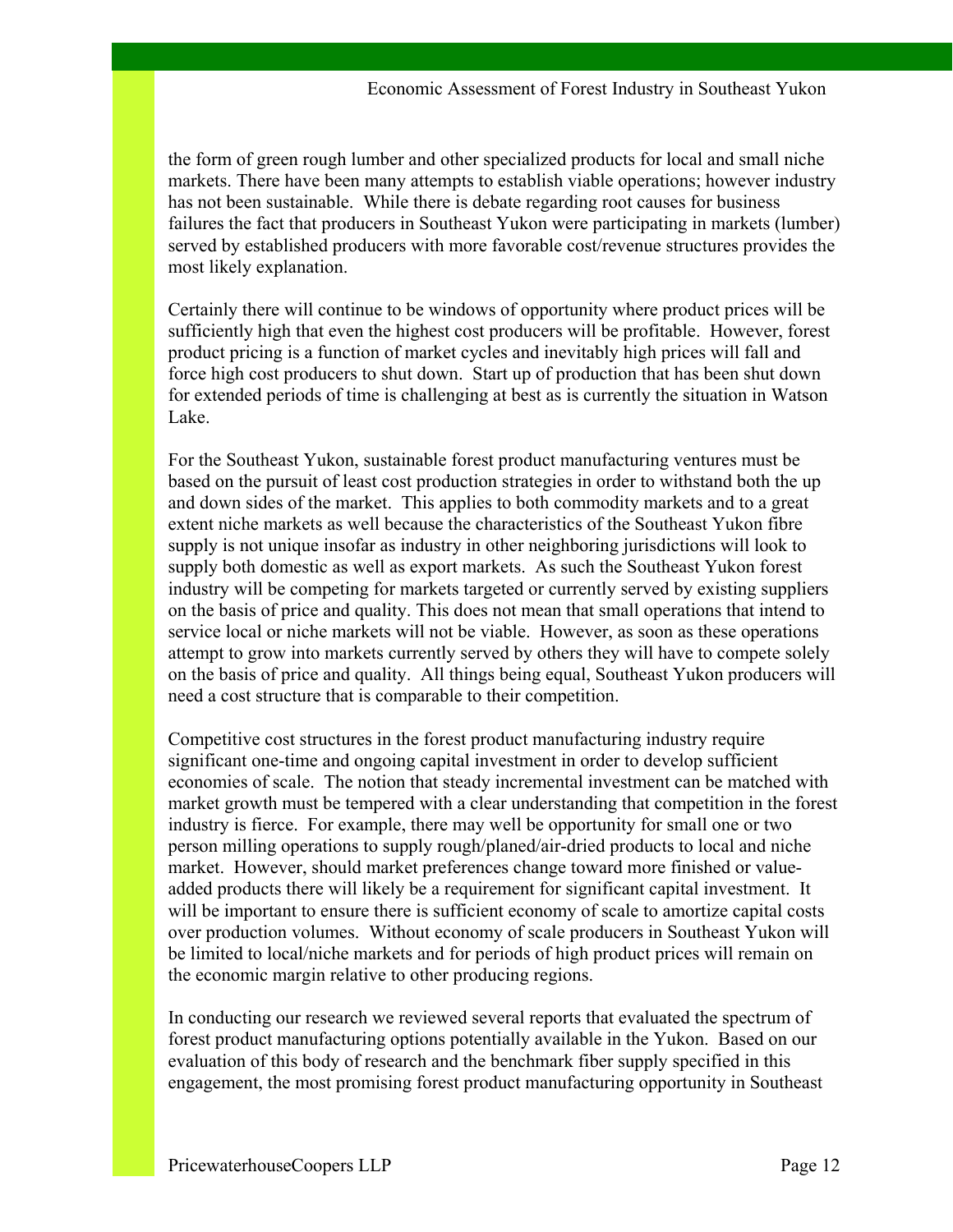Yukon is the production of specialty sawn solid wood products to supply market demand for non-standard sized dimensional rough and finished lumber as well as rough and finished feedstock or blanks for value-added manufacturing.

While commodities lumber would likely make up a portion of the overall furnish our competitive cost/revenue analysis illustrates the need to generate higher revenues from the production of specialized or non-commodity products. This report does not make recommendation on specific products or markets to be pursued as this would require detailed feasibility analysis on a case by case basis.

Therefore, manufacturing costs presented in this Review utilize costs from sawmilling operations from comparative jurisdictions as a representative proxy for forest product manufacturing in general. While there are some limitations to this approach, wage rates, energy costs etc. are considered to be highly comparable across a wide variety of forest product manufacturing facilities and are considered suitable as a means for screening development options.

## **Multi-jurisdiction Competitive Analysis**

The following comparative analysis evaluates the Southeast Yukon's current standing versus competing jurisdictions in British Columbia, Alberta, the Prairies (Manitoba & Saskatchewan) and Eastern Canada (Ontario, Quebec, New Brunswick) based on major fibre procurement, manufacturing and general business environment costs. The analysis is based on industry information that PwC has assembled through its various benchmarking and industry studies. To improve the relevance of data for jurisdictional comparison, PwC has tailored each jurisdiction into specific groupings comprised of operations reflective of similar fibre and operational constraints as experienced and expected in the Southeast Yukon market.

While some limited financial information was provided during the stakeholder interviews, assumptions had to be made regarding the regulatory and operating environment of the forest industry in the Southeast Yukon. As there is limited local operating data and information from the Yukon industry upon which our financial analysis could be undertaken, PwC created a pro forma cost structure for Southeast Yukon to compare with actual operating results from other jurisdictions. The Yukon cost structure is based on a culmination of similar forest resource conditions experienced in other jurisdictions, feedback obtained during stakeholder interviews and discussions, as well as PwC industry knowledge. Using a collaborative approach, there may be options for a "Made in the Yukon" cost structure outside the realm of conventional thinking that could reflect a feasible balance of rights and obligations of both government and industry to achieve social, economic, environmental and cultural goals. The Southeast Yukon does not have sufficient industry presence, experience or data from which to conclude on the most suitable option.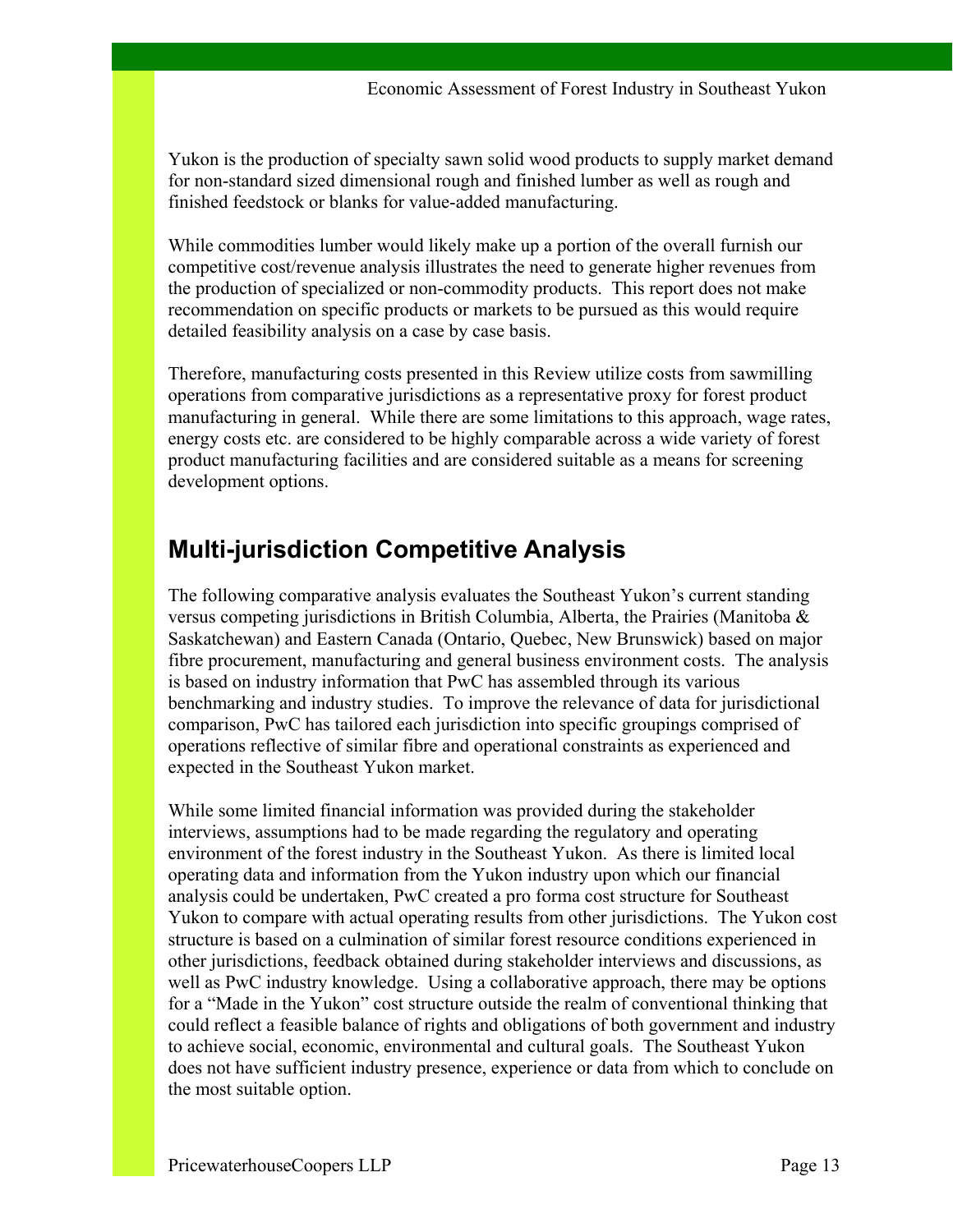The following competitive analysis has been structured based on a benchmark annual allowable harvest volume of  $500,000 \text{ m}^3$ . The comparative jurisdictional information is based on selected, similarly sized operations. As cost structures change in accordance with mill size and level of production, large scale, highly efficient operations were not included in this analysis as results would have been skewed due to significant cost advantages associated with economies of scale.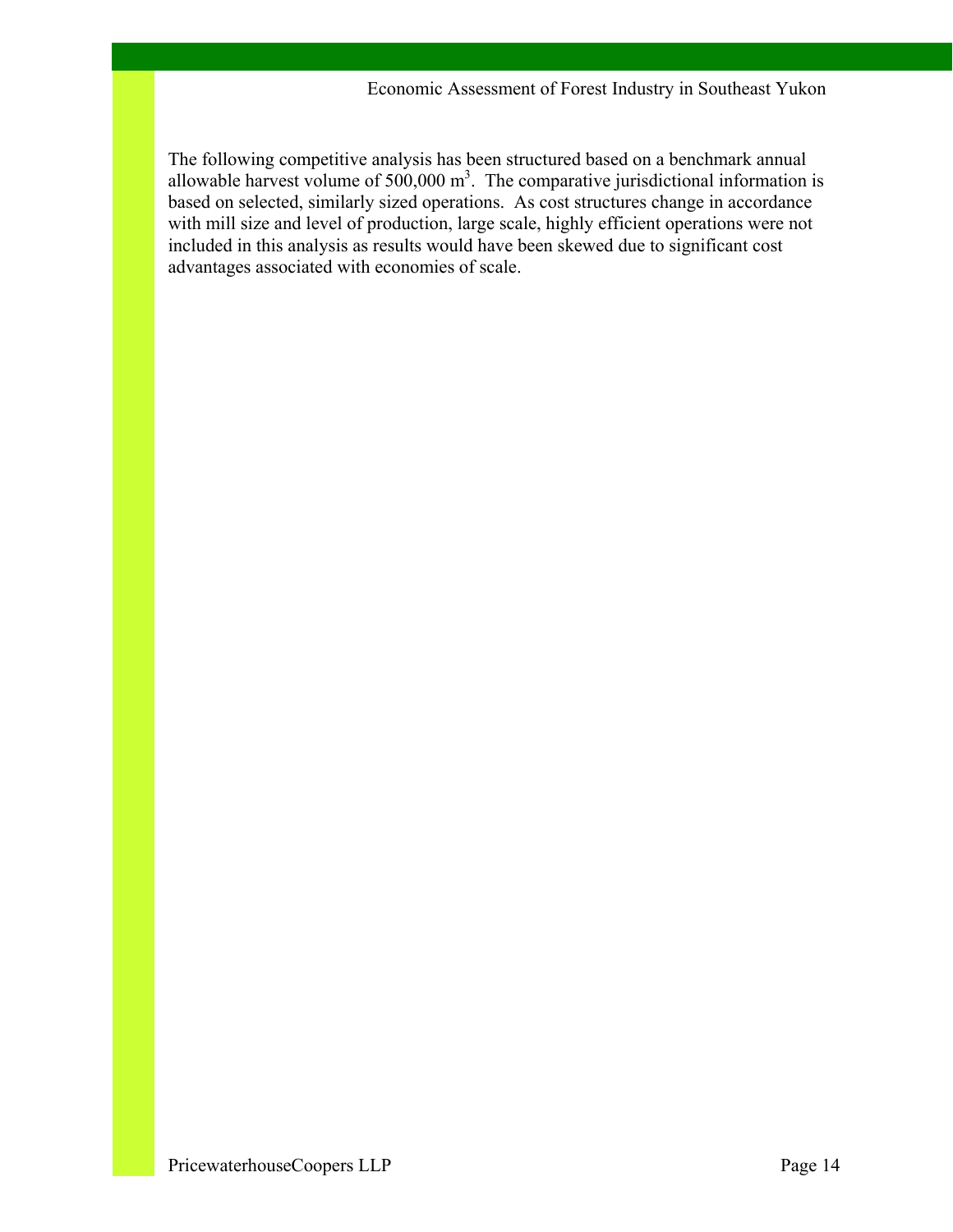|                                   | <b>Southeast Yukon</b>                                                                                                                                               | <b>British Columbia</b>                                                                           | <b>Alberta</b> | <b>Prairies</b> | <b>Eastern Canada</b> |  |  |
|-----------------------------------|----------------------------------------------------------------------------------------------------------------------------------------------------------------------|---------------------------------------------------------------------------------------------------|----------------|-----------------|-----------------------|--|--|
| Woodlands Costs $(\frac{S}{m^3})$ |                                                                                                                                                                      |                                                                                                   |                |                 |                       |  |  |
| Logging to                        | \$24                                                                                                                                                                 | \$17                                                                                              | \$13           | \$19            | \$20                  |  |  |
| Roadside                          |                                                                                                                                                                      |                                                                                                   |                |                 |                       |  |  |
|                                   | Logging costs are significantly affected by factors such as size of trees, volume<br>of wood per hectare, terrain, workforce efficiency, economies of scale etc. The |                                                                                                   |                |                 |                       |  |  |
|                                   |                                                                                                                                                                      | Yukon, due to its relatively small average tree size and relatively low wood                      |                |                 |                       |  |  |
|                                   |                                                                                                                                                                      | density (approximately 150 m3/ha or less versus a Prairie wide average of                         |                |                 |                       |  |  |
|                                   |                                                                                                                                                                      | greater than $200 \text{ m}^3/\text{ha}$ , is at a significant logging cost disadvantage. Because |                |                 |                       |  |  |
|                                   |                                                                                                                                                                      | of these higher logging costs, the Yukon will need to obtain cost advantages in                   |                |                 |                       |  |  |
|                                   |                                                                                                                                                                      | other areas to offset this disadvantage and be competitive.                                       |                |                 |                       |  |  |
|                                   |                                                                                                                                                                      | Discussions with local industry participants have revealed an average cost of                     |                |                 |                       |  |  |
|                                   |                                                                                                                                                                      | $$20/m3$ for historical logging costs. Taking into account the impact of stand                    |                |                 |                       |  |  |
|                                   |                                                                                                                                                                      | density on overall costs as well as assessing the logging costs in current dollar                 |                |                 |                       |  |  |
|                                   |                                                                                                                                                                      | values from historic activity, a conservative benchmark has been set for                          |                |                 |                       |  |  |
|                                   | expected cost implications.                                                                                                                                          |                                                                                                   |                |                 |                       |  |  |
|                                   |                                                                                                                                                                      |                                                                                                   |                |                 |                       |  |  |
|                                   | With respect to workforce efficiency and economies of scale, our industry<br>knowledge shows that logging operations conducted by large volume contractors           |                                                                                                   |                |                 |                       |  |  |
|                                   |                                                                                                                                                                      | (e.g. $>300,000$ m <sup>3</sup> per annum per contractor - in order to maximize machine           |                |                 |                       |  |  |
|                                   |                                                                                                                                                                      | utilization efficiencies) results in the most cost effective logging operations.                  |                |                 |                       |  |  |
| Loading                           | \$1.50                                                                                                                                                               | \$1.50                                                                                            | \$1.50         | \$1.50          | \$1                   |  |  |
|                                   |                                                                                                                                                                      | There is not a discernable loading cost advantage or disadvantage across any of                   |                |                 |                       |  |  |
|                                   |                                                                                                                                                                      | the 4 jurisdictions. As such, the Yukon is competitive in this cost category.                     |                |                 |                       |  |  |
| Hauling                           | \$10                                                                                                                                                                 | \$9.50                                                                                            | \$9.50         | \$9             | \$11                  |  |  |
|                                   |                                                                                                                                                                      | The Yukon as a whole is approximately average for hauling costs. It is                            |                |                 |                       |  |  |
|                                   |                                                                                                                                                                      | estimated that all harvesting will be undertaken within 100 kilometers of a                       |                |                 |                       |  |  |
|                                   | Watson Lake mill. By managing haul distances, this will reduce the impacts of<br>long-distance hauling on the woodlands cost structure. As the proximity of          |                                                                                                   |                |                 |                       |  |  |
|                                   |                                                                                                                                                                      |                                                                                                   |                |                 |                       |  |  |
|                                   | harvest operations to the processing facility increases, cost advantages will be<br>turned into cost disadvantages.                                                  |                                                                                                   |                |                 |                       |  |  |
|                                   |                                                                                                                                                                      |                                                                                                   |                |                 |                       |  |  |
| Roads                             | \$4<br>\$2.50<br>\$2<br>\$4<br>\$4                                                                                                                                   |                                                                                                   |                |                 |                       |  |  |
|                                   |                                                                                                                                                                      | Road costs are significantly affected by the terrain that the road is being built on.             |                |                 |                       |  |  |
|                                   | The local terrain in the Yukon consists of a large gravel bar making road<br>construction easier and less costly. However, the low stand density and patchy          |                                                                                                   |                |                 |                       |  |  |
|                                   | timber will require an increased road cost to be incurred for more roads to be                                                                                       |                                                                                                   |                |                 |                       |  |  |
|                                   | built in order to access fiber to supply the appetite of a Watson Lake mill.                                                                                         |                                                                                                   |                |                 |                       |  |  |
|                                   |                                                                                                                                                                      |                                                                                                   |                |                 |                       |  |  |

## *Competitive Cost Benchmarking Analysis*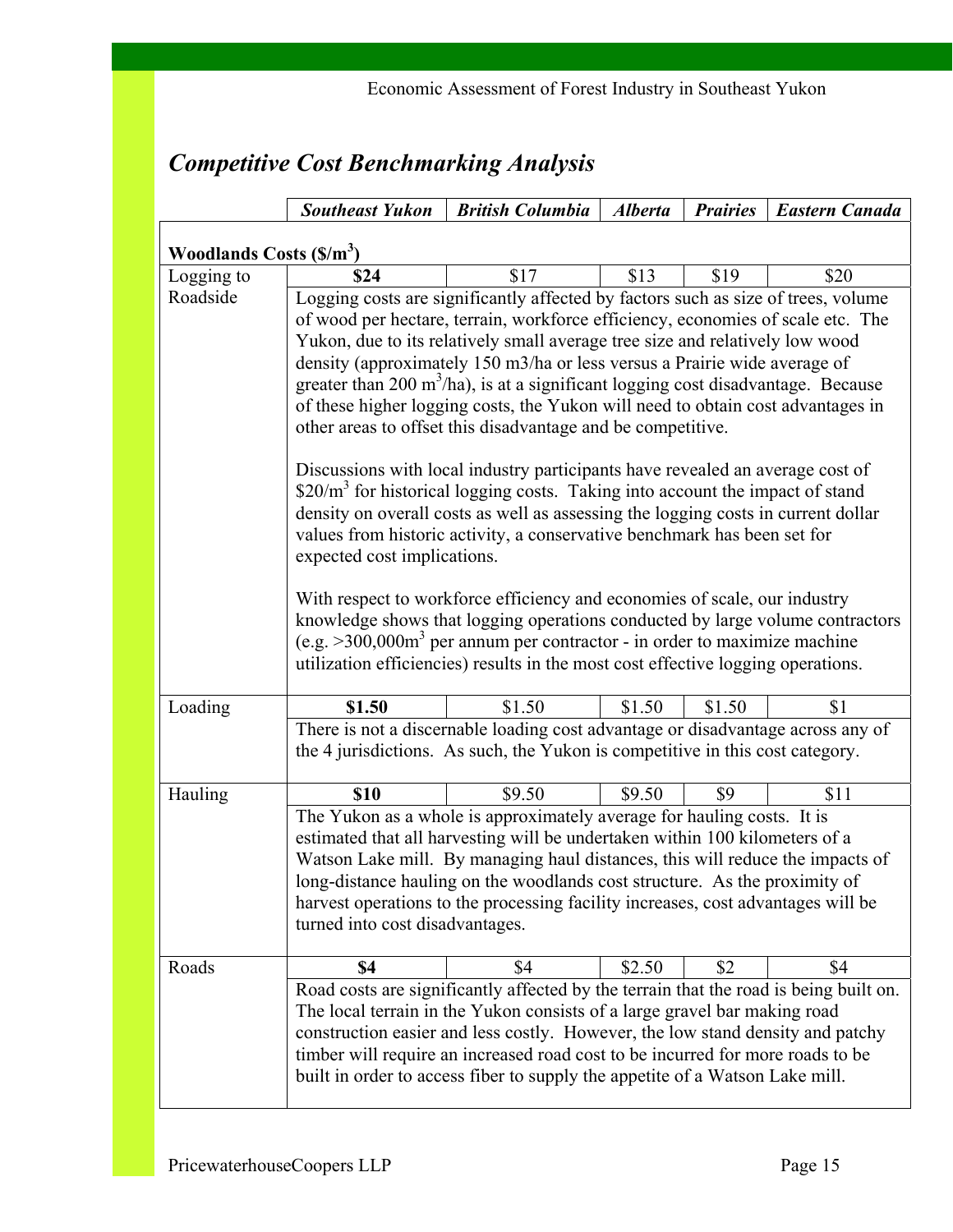| Economic Assessment of Forest Industry in Southeast Yukon |                                                                                                                                                                                                                                                                                                                                                                                                                                                                                                                                                                                                                                                                                                                                                                                                                                                                                                                      |                                                                           |                |                 |                       |
|-----------------------------------------------------------|----------------------------------------------------------------------------------------------------------------------------------------------------------------------------------------------------------------------------------------------------------------------------------------------------------------------------------------------------------------------------------------------------------------------------------------------------------------------------------------------------------------------------------------------------------------------------------------------------------------------------------------------------------------------------------------------------------------------------------------------------------------------------------------------------------------------------------------------------------------------------------------------------------------------|---------------------------------------------------------------------------|----------------|-----------------|-----------------------|
|                                                           | <b>Southeast Yukon</b>                                                                                                                                                                                                                                                                                                                                                                                                                                                                                                                                                                                                                                                                                                                                                                                                                                                                                               | <b>British Columbia</b>                                                   | <b>Alberta</b> | <b>Prairies</b> | <b>Eastern Canada</b> |
|                                                           | Discussion with local industry participants revealed $$4/m3$ to be reasonable                                                                                                                                                                                                                                                                                                                                                                                                                                                                                                                                                                                                                                                                                                                                                                                                                                        |                                                                           |                |                 |                       |
|                                                           | considering the location and composition of fiber in the Southeast Region of the<br>Yukon.                                                                                                                                                                                                                                                                                                                                                                                                                                                                                                                                                                                                                                                                                                                                                                                                                           |                                                                           |                |                 |                       |
| Silviculture                                              | \$8                                                                                                                                                                                                                                                                                                                                                                                                                                                                                                                                                                                                                                                                                                                                                                                                                                                                                                                  | \$3.50                                                                    | \$6            | \$6             | \$3                   |
| and<br>Reforestation                                      | Reforestation costs are impacted by seedling, planting, site preparation, and<br>transportation costs etc. The Yukon is not competitive with the other<br>comparative jurisdictions in this particular category as the industry is unable to<br>allocate silviculture and reforestation costs over a larger fibre production base.<br>The current level of harvesting activity negates any ability to take advantage of<br>economies of scale.                                                                                                                                                                                                                                                                                                                                                                                                                                                                       |                                                                           |                |                 |                       |
| Stumpage                                                  | \$4                                                                                                                                                                                                                                                                                                                                                                                                                                                                                                                                                                                                                                                                                                                                                                                                                                                                                                                  | \$16                                                                      | \$13           | \$4             | \$12                  |
|                                                           | Stumpage fees often vary based on type of wood (e.g. hardwood vs. softwood),<br>end uses of the wood (e.g. sawlogs vs. pulplogs) and market prices for end<br>products. Overall, the Yukon is very competitive in this area and this helps<br>offset some of the cost disadvantages in other areas.                                                                                                                                                                                                                                                                                                                                                                                                                                                                                                                                                                                                                  |                                                                           |                |                 |                       |
| Purchased                                                 | N/A                                                                                                                                                                                                                                                                                                                                                                                                                                                                                                                                                                                                                                                                                                                                                                                                                                                                                                                  | \$55.50                                                                   | \$37.50        | \$46            | \$57                  |
| Wood                                                      | A cost has not been established for purchased wood in the Yukon as<br>transportation costs of wood from other jurisdictions makes the option infeasible<br>to supply the appetite of a Watson Lake mill. All sources of fibre need to be<br>procured from within the territory.<br>Purchased wood costs do act as a proxy to evaluate the market, if any, of selling<br>fibre to other jurisdictions. However, these average costs can be significantly<br>affected by wood size, species, quality and desired end use.                                                                                                                                                                                                                                                                                                                                                                                              |                                                                           |                |                 |                       |
| Overhead and                                              | \$7                                                                                                                                                                                                                                                                                                                                                                                                                                                                                                                                                                                                                                                                                                                                                                                                                                                                                                                  | \$5                                                                       | \$3            | \$2.50          | \$2                   |
| Other                                                     | In Canada, overhead costs are principally driven by the complexity and costs of<br>operating on public land and to some degree by operational complexities. For<br>example, a company with significant population centers, high recreational usage,<br>multi stakeholder interests, active environmental groups, a high density of<br>riparian areas, slope stability issues etc. in its operating area would be expected<br>to have higher planning and management costs than a less complex operating<br>environment. The Yukon is currently not competitive on average in this area<br>versus the other comparative jurisdictions.<br>PwC recognizes that forest development and planning does not have a long<br>history in the Yukon from which to impact guidance for future activities.<br>However, based on the current and ongoing work of the Kaska Forest<br>from forest management planning initiatives. | Stewardship Council, PwC expects higher than average overhead allocations |                |                 |                       |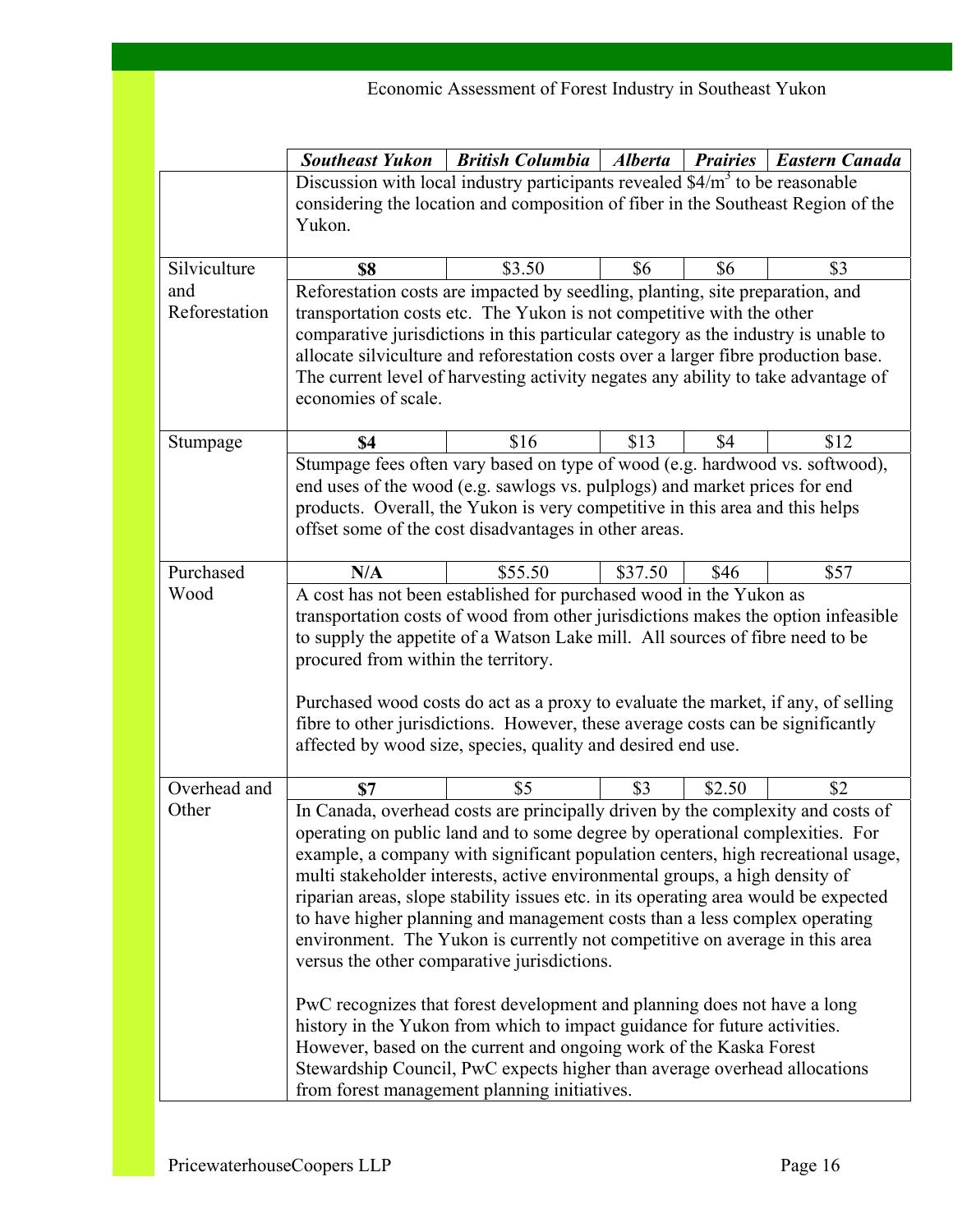Discussion with local industry and interested party stakeholders revealed that the sale of raw logs to mills located in other jurisdictions was considered to be a viable option for forestry development in the Southeast Yukon. Consideration of viability is based on the historic analysis of the "green gold rush" during the mid 1990's.

However, the current economic environment reflects a market driven fibre pricing spectrum from a low of \$37.50/ $m^3$  in Alberta up to \$57/ $m^3$  in Eastern Canada. Even if a  $m<sup>3</sup>$  of fibre from the Yukon could attain the highest market pricing, this still is not enough to break even based on the woodlands cost structure set out above that pegs the Yukon woodlands costs from stump to mill gate at  $$58.50/m<sup>3</sup>$ . This situation would be exacerbated by taking into account the impact of transportation from Watson Lake to a location such as Fort Nelson for a one-way distance of 525km. Transportation costs to transport logs to Fort Nelson could easily exceed \$40 per  $m<sup>3</sup>$ . The significance of this loss negates any consideration of such fibre sales/transfers at this time.

Another option considered was the sale of high value, high quality roundwood (i.e. veneer logs) through log sorting to other jurisdictions. The average purchase price for veneer logs is currently approximately  $$68/m<sup>3</sup>$ . By undertaking the same exercise as previous and setting forth a woodlands cost structure for stump to dump of \$58.50/m<sup>3</sup>, this creates a perceived profit of  $$9.50/m<sup>3</sup>$ . However, not taken into consideration in the cost structure is the handling costs associated with sorting activities. Not only are handling costs required to be included in this equation, but transportation costs need to be added which quickly negates the profitability perceived to exist on sales of such high value, high quality roundwood.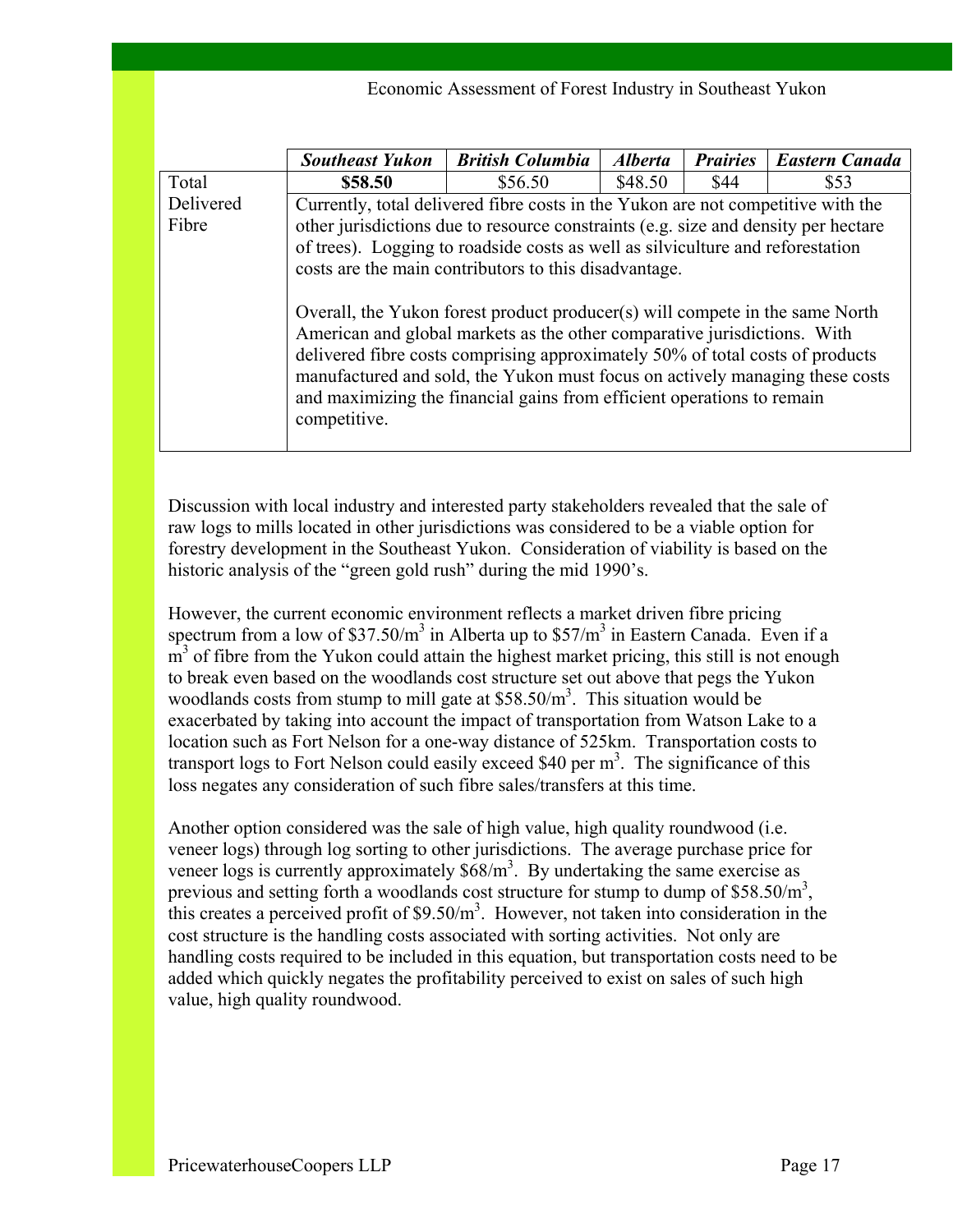In order to assess economic viability within the Southeast Yukon forest sector, the industry would need to further process and add value to the fibre harvested from Yukon forests. A detailed evaluation of manufacturing costs and a high-level overview of the business environment (i.e. tax structures) has been undertaken to ascertain whether profitability can be achieved by further processing raw logs into finished product for sale within the marketplace.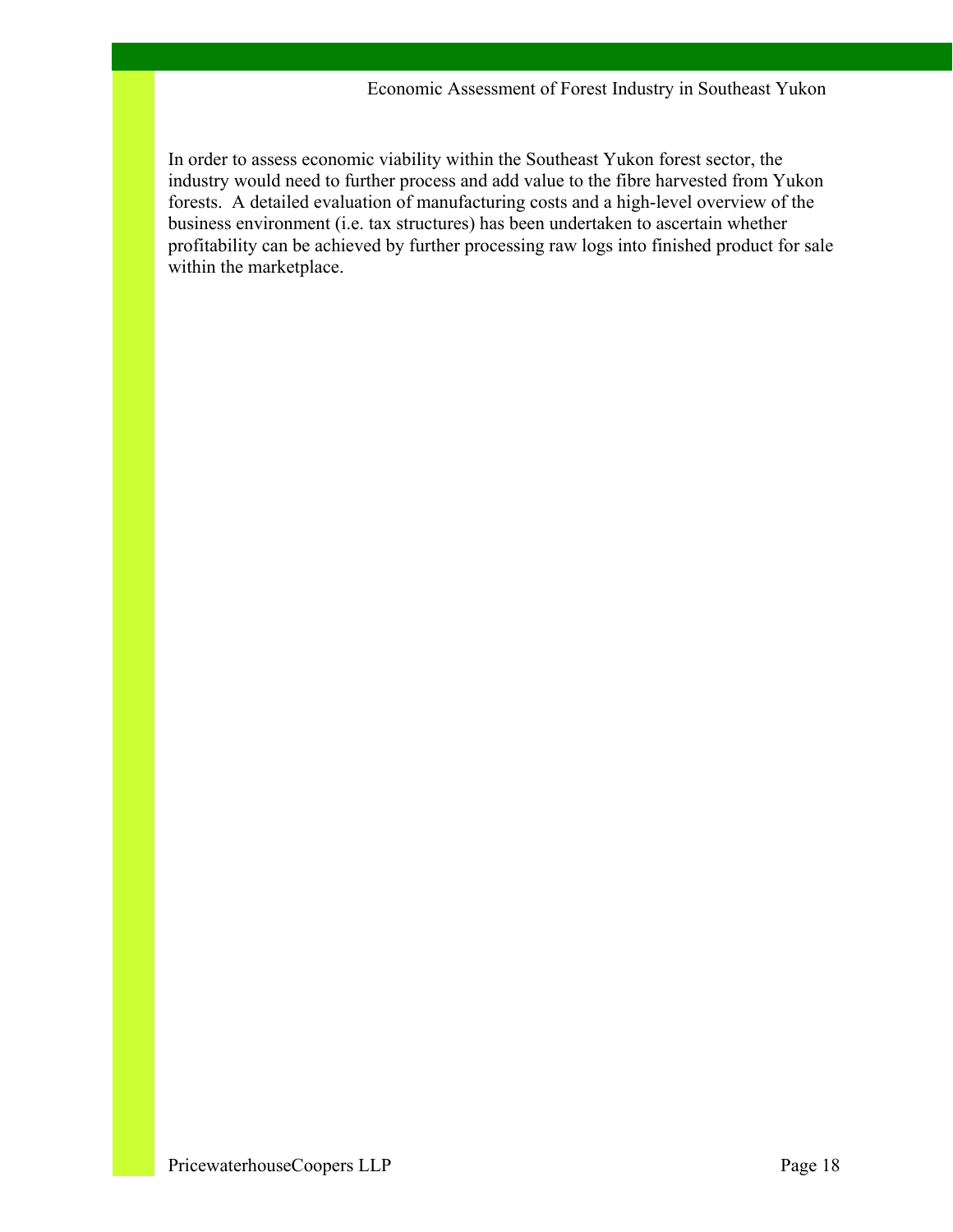| Southeast Yukon   British Columbia   Alberta   Prairies   Eastern Canada |  |  |
|--------------------------------------------------------------------------|--|--|
| <b>Manufacturing Costs (\$/Mfbm)</b>                                     |  |  |

For the purpose of comparing manufacturing costs, PwC has employed pertinent cost elements from an average sawmill expressed on a dollar per thousand board feet of lumber production basis. (\$/Mfbm). This approach provides a realistic comparison and is highly transferable to other potential types of primary forest product manufacturing facilities including panel, pulp and paper facilities.

| Labour and          | <b>\$90</b>                                                                                                                                                                                                                     | \$55                                                                               | \$65 | \$85 | \$67 |  |  |
|---------------------|---------------------------------------------------------------------------------------------------------------------------------------------------------------------------------------------------------------------------------|------------------------------------------------------------------------------------|------|------|------|--|--|
| <b>Benefits</b>     | The Yukon will generate higher labour and benefit costs per unit of production                                                                                                                                                  |                                                                                    |      |      |      |  |  |
|                     |                                                                                                                                                                                                                                 | than the average of the comparative jurisdictions. This increased cost structure   |      |      |      |  |  |
|                     | results from the need to attract labour from other jurisdictions to a small,                                                                                                                                                    |                                                                                    |      |      |      |  |  |
|                     | northern community where there exists only a limited pool of skilled labour                                                                                                                                                     |                                                                                    |      |      |      |  |  |
|                     | from which to draw for resource needs.                                                                                                                                                                                          |                                                                                    |      |      |      |  |  |
|                     |                                                                                                                                                                                                                                 |                                                                                    |      |      |      |  |  |
|                     | Discussion with local industry participants revealed that labour will be an issue                                                                                                                                               |                                                                                    |      |      |      |  |  |
|                     |                                                                                                                                                                                                                                 | to developing plans for an effective and efficient mill in Watson Lake.            |      |      |      |  |  |
| Energy              | <b>\$30</b>                                                                                                                                                                                                                     | \$11                                                                               | \$15 | \$14 | \$10 |  |  |
|                     |                                                                                                                                                                                                                                 | The Yukon has significant challenges when it comes to energy costs. Currently,     |      |      |      |  |  |
|                     |                                                                                                                                                                                                                                 | energy for Watson Lake is being produced through diesel generators. PwC was        |      |      |      |  |  |
|                     |                                                                                                                                                                                                                                 | able to obtain, through client networks, actual company related costs for similar  |      |      |      |  |  |
|                     |                                                                                                                                                                                                                                 | methods of energy generation in remote communities. With the continued rise        |      |      |      |  |  |
|                     |                                                                                                                                                                                                                                 |                                                                                    |      |      |      |  |  |
|                     | of oil costs combined with the need for additional energy to be available on the<br>local Watson Lake grid (i.e. acquisition of new diesel generators), conservative                                                            |                                                                                    |      |      |      |  |  |
|                     | cost estimates put energy at \$30/Mfbm to meet the consumption requirements of                                                                                                                                                  |                                                                                    |      |      |      |  |  |
|                     | a mill in Watson Lake.                                                                                                                                                                                                          |                                                                                    |      |      |      |  |  |
|                     |                                                                                                                                                                                                                                 |                                                                                    |      |      |      |  |  |
|                     | This is a competitive disadvantage when compared with the other 4 jurisdictions                                                                                                                                                 |                                                                                    |      |      |      |  |  |
|                     |                                                                                                                                                                                                                                 | in an order of magnitude of 100 - 200% for a single component of overall           |      |      |      |  |  |
|                     | manufacturing costs.                                                                                                                                                                                                            |                                                                                    |      |      |      |  |  |
| <b>Other Direct</b> | \$105                                                                                                                                                                                                                           | \$40                                                                               | \$51 | \$94 | \$59 |  |  |
| Manufacturin        | This category includes items such as materials and supplies and mill level                                                                                                                                                      |                                                                                    |      |      |      |  |  |
| g Costs             | overhead and administrative costs. Materials and supplies are usually lower                                                                                                                                                     |                                                                                    |      |      |      |  |  |
|                     |                                                                                                                                                                                                                                 | where an industry cluster exists and there is strong competition from suppliers.   |      |      |      |  |  |
|                     |                                                                                                                                                                                                                                 | The Yukon's current limited forest industry has significant negative impacts in    |      |      |      |  |  |
|                     |                                                                                                                                                                                                                                 | this area. Material and supply costs will exceed like costs in other jurisdictions |      |      |      |  |  |
|                     |                                                                                                                                                                                                                                 | due to the remoteness of the Watson Lake community and lack of competitive         |      |      |      |  |  |
|                     | suppliers. Mill overhead and administrative costs are significantly impacted by<br>individual company operating philosophies including the amount of<br>management oversight/supervision. Overall, the Yukon will have the same |                                                                                    |      |      |      |  |  |
|                     |                                                                                                                                                                                                                                 |                                                                                    |      |      |      |  |  |
|                     |                                                                                                                                                                                                                                 |                                                                                    |      |      |      |  |  |
|                     | challenges as outlined in the Labour and Benefits cost category when attracting                                                                                                                                                 |                                                                                    |      |      |      |  |  |
|                     | management resources.                                                                                                                                                                                                           |                                                                                    |      |      |      |  |  |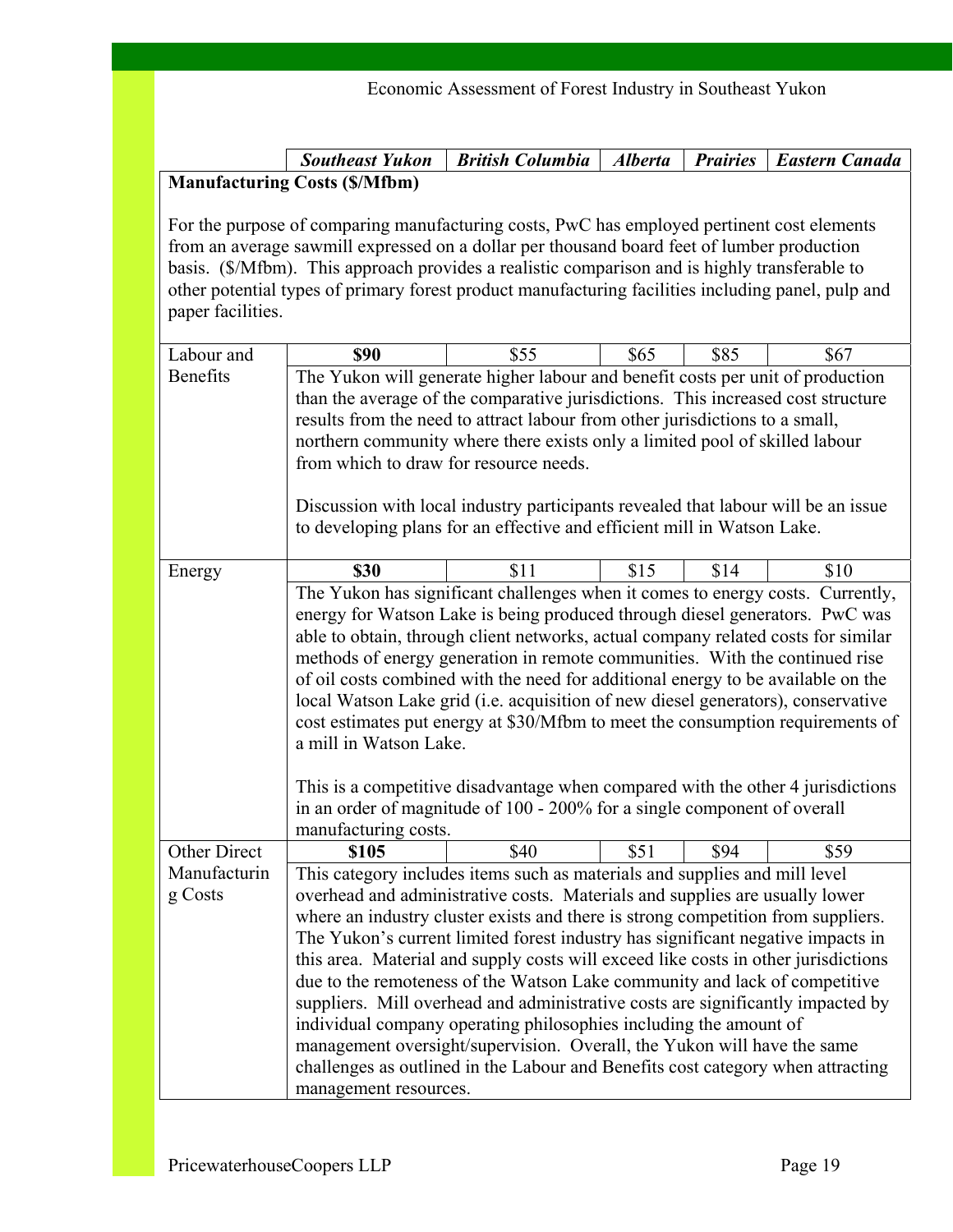|                     | <b>Southeast Yukon</b><br><b>British Columbia</b><br><b>Alberta</b><br><b>Prairies</b><br><b>Eastern Canada</b> |                                                                                     |       |       |       |  |  |  |
|---------------------|-----------------------------------------------------------------------------------------------------------------|-------------------------------------------------------------------------------------|-------|-------|-------|--|--|--|
| <b>Total Direct</b> | \$225                                                                                                           | \$106                                                                               | \$131 | \$193 | \$136 |  |  |  |
| Manufacturin        |                                                                                                                 | Currently the Yukon is estimated to have forest product manufacturing costs that    |       |       |       |  |  |  |
| g Costs             |                                                                                                                 | are significantly above the average of the comparative jurisdictions by             |       |       |       |  |  |  |
|                     |                                                                                                                 | approximately 60%. The industrial environment of the Yukon does not provide         |       |       |       |  |  |  |
|                     |                                                                                                                 | any competitive advantages over the other 4 jurisdictions.                          |       |       |       |  |  |  |
| Interest and        |                                                                                                                 | Interest and depreciation costs have not been analyzed by jurisdiction as they      |       |       |       |  |  |  |
| Depreciation        |                                                                                                                 | vary based on factors mainly unrelated to the geographic jurisdiction (i.e. they    |       |       |       |  |  |  |
| Costs               |                                                                                                                 | are based on company capital structures and the depreciation policies and costs     |       |       |       |  |  |  |
|                     |                                                                                                                 | of manufacturing facilities). However, a discussion regarding Return on Capital     |       |       |       |  |  |  |
|                     |                                                                                                                 | Employed is undertaken later in this Review.                                        |       |       |       |  |  |  |
| Transportation      | \$55<br><b>\$90</b><br><b>\$62</b><br>\$53<br>\$39                                                              |                                                                                     |       |       |       |  |  |  |
| Costs               |                                                                                                                 | The Yukon faces a transportation disadvantage related to the remoteness of the      |       |       |       |  |  |  |
|                     |                                                                                                                 | Watson Lake community in comparison to final markets. In addition, the non-         |       |       |       |  |  |  |
|                     |                                                                                                                 | existence of a railroad line places significant reliance on trucking as the primary |       |       |       |  |  |  |
|                     | method of final good transportation.                                                                            |                                                                                     |       |       |       |  |  |  |
|                     |                                                                                                                 | Other jurisdictions have more favorable transportation costs due to factors such    |       |       |       |  |  |  |
|                     |                                                                                                                 | as proximity to major North American markets and/or larger markets existing         |       |       |       |  |  |  |
|                     |                                                                                                                 | within a jurisdiction for final products. While it is recognized that a Watson      |       |       |       |  |  |  |
|                     | Lake mill will have a competitive transportation advantage in the Yukon and                                     |                                                                                     |       |       |       |  |  |  |
|                     |                                                                                                                 | Alaska markets, these markets are small and will not consume the production         |       |       |       |  |  |  |
|                     |                                                                                                                 | level of a mill size needed to achieve the necessary economies of scale.            |       |       |       |  |  |  |
|                     | Given that most goods are transported to the Yukon through the community of                                     |                                                                                     |       |       |       |  |  |  |
|                     | Watson Lake to service Whitehorse, there could be an opportunity to mitigate                                    |                                                                                     |       |       |       |  |  |  |
|                     |                                                                                                                 | transportation costs of getting forest products to market by accessing what is      |       |       |       |  |  |  |
|                     | likely significant empty back hauls. Further transportation analysis would be                                   |                                                                                     |       |       |       |  |  |  |
|                     |                                                                                                                 | required as part of a specific project feasibility assessment.                      |       |       |       |  |  |  |
|                     |                                                                                                                 |                                                                                     |       |       |       |  |  |  |

#### **Business Environment**

While there are many different factors that affect the overall business environment in a particular jurisdiction, environmental regulation, policy stability, labour laws, etc. have an effect on the overall competitive business environment. Taxation plays a significant role in the overall competitiveness of a jurisdiction and is a useful proxy for the overall business climate.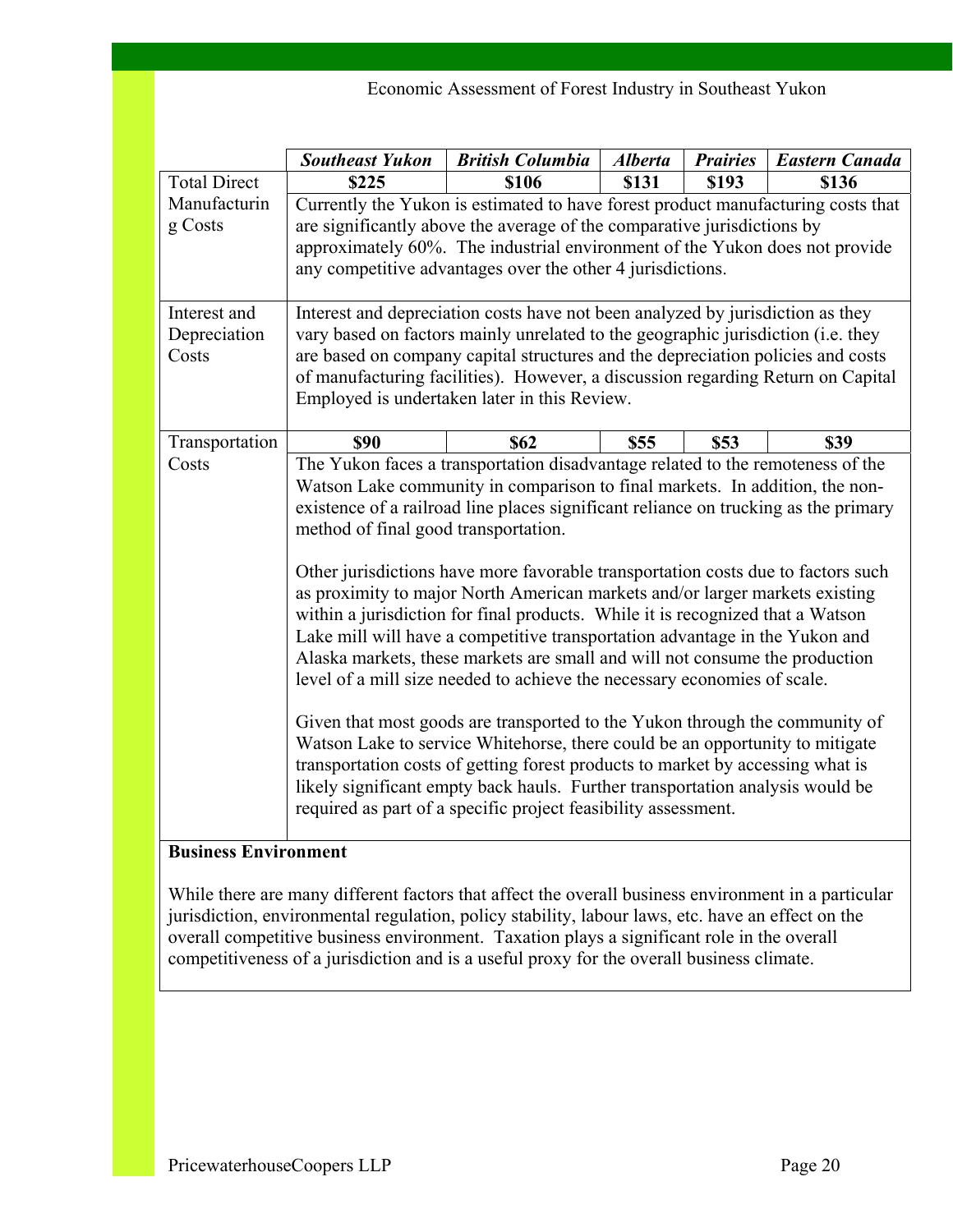|                 | <b>Southeast Yukon</b>                                                                                                                                                                                                                                                                                     | <b>British Columbia</b> | <b>Alberta</b> | <b>Prairies</b> | <b>Eastern Canada</b> |  |
|-----------------|------------------------------------------------------------------------------------------------------------------------------------------------------------------------------------------------------------------------------------------------------------------------------------------------------------|-------------------------|----------------|-----------------|-----------------------|--|
| $Taxes -$       | 24.62                                                                                                                                                                                                                                                                                                      | 35.62                   | 33.62          | $34.62*$        | $33.42*$              |  |
| Current $(\% )$ | Tax rates are the combined federal and provincial manufacturing $\&$ processing<br>rates. The Yukon is currently very competitive with respect to taxes as<br>compared to the other jurisdictions. This increases the ability for potential<br>profitability and attractiveness of investing in the Yukon. |                         |                |                 |                       |  |
|                 | * Rate derived from simple average calculation based on individual Provincial/Territorial rates<br>in effect for the 2005 taxation year.                                                                                                                                                                   |                         |                |                 |                       |  |

Maintaining a competitive edge in the commodity lumber market is based solely on managing the operating cost structure. Fully managing costs to either equate or create an advantage over competition will result in profitability both in the short-term as well as long-term. From a woodlands cost perspective, the Yukon has a significant advantage over the other 4 jurisdictions through lower stumpage rates. However, the gains achieved by this advantage are soon neutralized with the primary disadvantages of higher costs from logging to roadside, silviculture and reforestation, as well as overhead.

From a manufacturing cost perspective, energy costs create a significant disadvantage of at least \$15/Mfbm when compared with other jurisdictions. However, there is an opportunity for manufacturing by-products (i.e. chips) to be sold for potential alternative energy solutions in the Watson Lake community. This in turn would create an additional source of revenue to offset the impact of high energy costs. Creation of effective and efficient alternative energy solutions may also be able to drive down the cost of energy impacting the feasibility and cost structure of forest sector development and sustainability within the Southeast Yukon region.

A fundamental principle directly affecting cost structures and competitiveness for any jurisdiction relates to economies of scale. Essentially this is a situation when the longrun average costs of producing any product decreases as the output rises (in this case the output is lumber). It is critical to understand that operations must be of sufficient size to promote profitability through economies of scale rather than approach industry development through a "start small – grow big" strategy. Although operations that start small and supply local niche markets may be successful, growth opportunities in these markets is limited. Should industry pursue growth into the commodities marketplace, this fundamental shift in business strategy will mandate the need to capture sufficient economies of scale.

For example, any sawmill requires a compliment of human resources to move fibre from log inventory through processing to the kiln and final planing and packaging. Wage costs and benefits will be static based on the number of shifts the mill decides to utilize. By increasing or maximizing production output, these same costs are allocated over a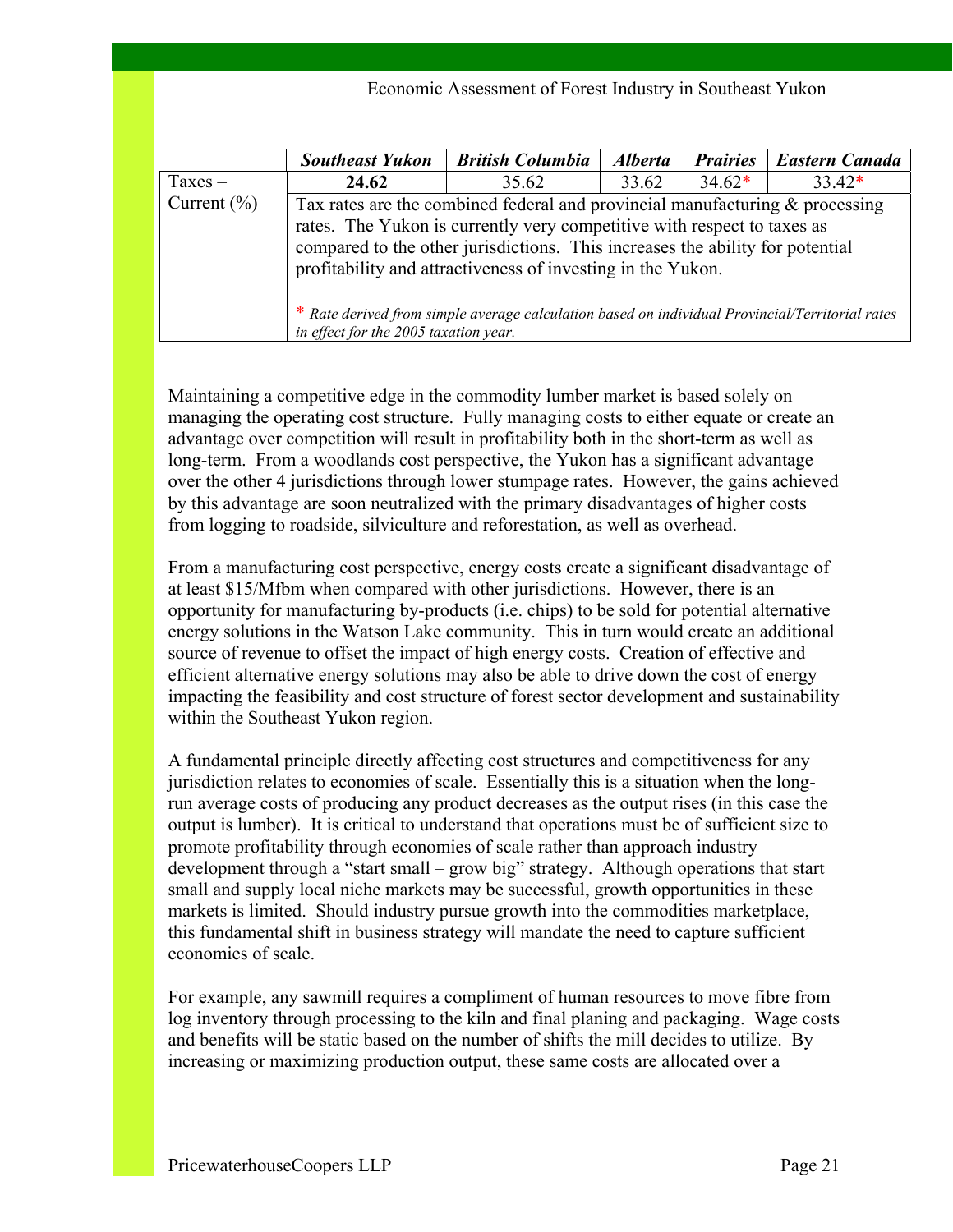significant increase in unit production volume (i.e. board feet of lumber produced) thereby reducing their impact on a per unit basis (e.g. \$ per Mfbm).

As an example, the national average manufacturing labour and benefits (from PwC benchmarking data) amounted to \$13.2Mfbm on an average annual production level of 220,150 Mfbm (i.e. \$60/Mfbm). By maintaining consistent employment costs, the labour and benefit unit cost fluctuates between \$87/Mfbm and \$45/Mfbm based on a range of national production levels of 151,151 Mfbm and 270,964 Mfbm respectively. A mill that operates on a larger scale allocates costs over a greater population of manufactured units thereby driving down the unit cost and achieving a higher profitability – economies of scale.

Even if costs can be driven down through economies of scale, it is imperative that every business understands their break-even point of current and expected operations. The break-even point in any business is that point at which the volume of sales exactly equals total expenses - the point at which there is neither a profit nor loss - under varying levels of activity. The break-even point tells management what level of output or activity is required before the company can make a profit. This break-even point reflects the relationship between costs, volume and profits.

Using an average prairies' lumber recover factor of 255 fbm/ $m<sup>3</sup>$ , woodlands costs have been converted from a \$/m3 to \$/Mfbm so as to achieve an understanding of the entire cost structure through to final sale to the end user. This quantitative analysis is as follows:

|                     | <b>Southeast Yukon</b> | <b>British Columbia</b> | <b>Alberta</b> | <b>Prairies</b> | <b>Eastern Canada</b> |
|---------------------|------------------------|-------------------------|----------------|-----------------|-----------------------|
| Total               | \$229                  | \$222                   | \$190          | \$173           | \$208                 |
| Delivered           |                        |                         |                |                 |                       |
| Fibre               |                        |                         |                |                 |                       |
| <b>Total Direct</b> | \$315                  | \$168                   | \$186          | \$246           | \$175                 |
| Manufacturin        |                        |                         |                |                 |                       |
| $g \&$              |                        |                         |                |                 |                       |
| Transportation      |                        |                         |                |                 |                       |
| Costs               |                        |                         |                |                 |                       |
| <b>Break-Even</b>   | \$544                  | \$390                   | \$376          | <b>\$419</b>    | \$383                 |
| Point               |                        |                         |                |                 |                       |

In order for the Southeast Yukon to break-even under the current working environment and cost structure, a commodity price of \$541/Mfbm must be achieved. Historic analysis of the lumber commodity market has revealed a revenue spectrum between a low of \$381/Mfbm to a high of \$512/Mfbm based on the performance achieved in the comparative jurisdictions combined. Even with the highest prices achieved during the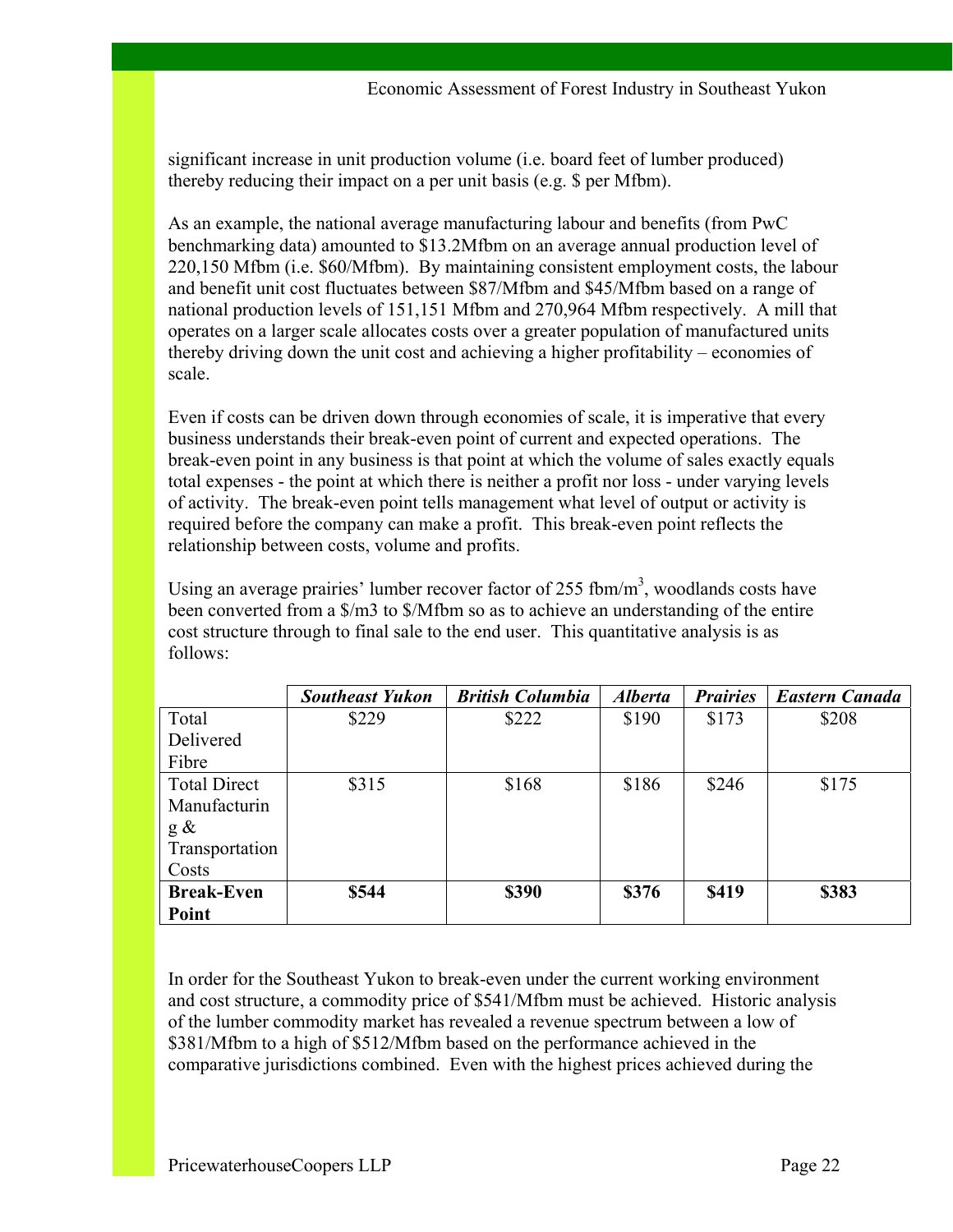most recent history, this pricing level does not support an industry in the Southeast Yukon that is, at a minimum, able to cover its operating costs.

There is the opportunity for the Government of Yukon and industry to explore options which support industry development and ongoing operational sustainability. For example, road construction and infrastructure development provide cross industry/sector in addition to social benefits. The costs attributed to this development and these benefits could be allocated to the Government of Yukon. All things being equal, this impacts industry profitability by adding  $$4/m<sup>3</sup>$  (\$16/Mfbm) back to the bottom line.

Should cost structures be managed to drive competitiveness and profitability in the Southeast Yukon, and long-term tenure of sufficient size be available for allocation, forestry companies will only invest should they receive a sufficient return on capital employed (ROCE). ROCE is a measure of profitability of a company's total capital investments or how effective a company is using its total capital invested in the business as the forest industry is very capital-intensive. The industry target of 10% - 12% or greater is the standard by which investment and performance is evaluated. The current cost structure and operating environment of the Southeast Yukon forestry sector, being negative, is far short of this benchmark.

## **Tenure Allocation Policy Analysis**

During the course of document review and stakeholder consultations it became apparent that the current tenure system is impacting forest development in the Yukon. By limiting access to fibre through 3-year permits, the Territorial government is restricting the ability of industry to access capital for improvement/development of sawmills as well as limits the level of production, ultimately reducing corporate profitability.

The forest industry in most of Canada and many other countries has developed under economic theory that recognizes ultimate public ownership of forest land with private rights to harvest and process timber. Forest tenures along with jurisdictional policy and regulatory environments ultimately dictate how forest companies operate and more importantly define property rights for governments and forest companies. It is this mix of public and private ownership and control that provides a basis for determining value. On public land it is important to influence the behavior of private tenure holders.

Even though tenure holders have "ownership" to timber, social considerations in the form of regulation, policy and tenure constraints imposed by governments influence the value of timber rights and in turn the forest tenure as a private asset. The greater the level of constraint or restriction placed on tenure holders the lower the asset value. The challenge for government policy makers is determining the balance between rights and obligations that meets the needs of society and also attracts and maintains private investment.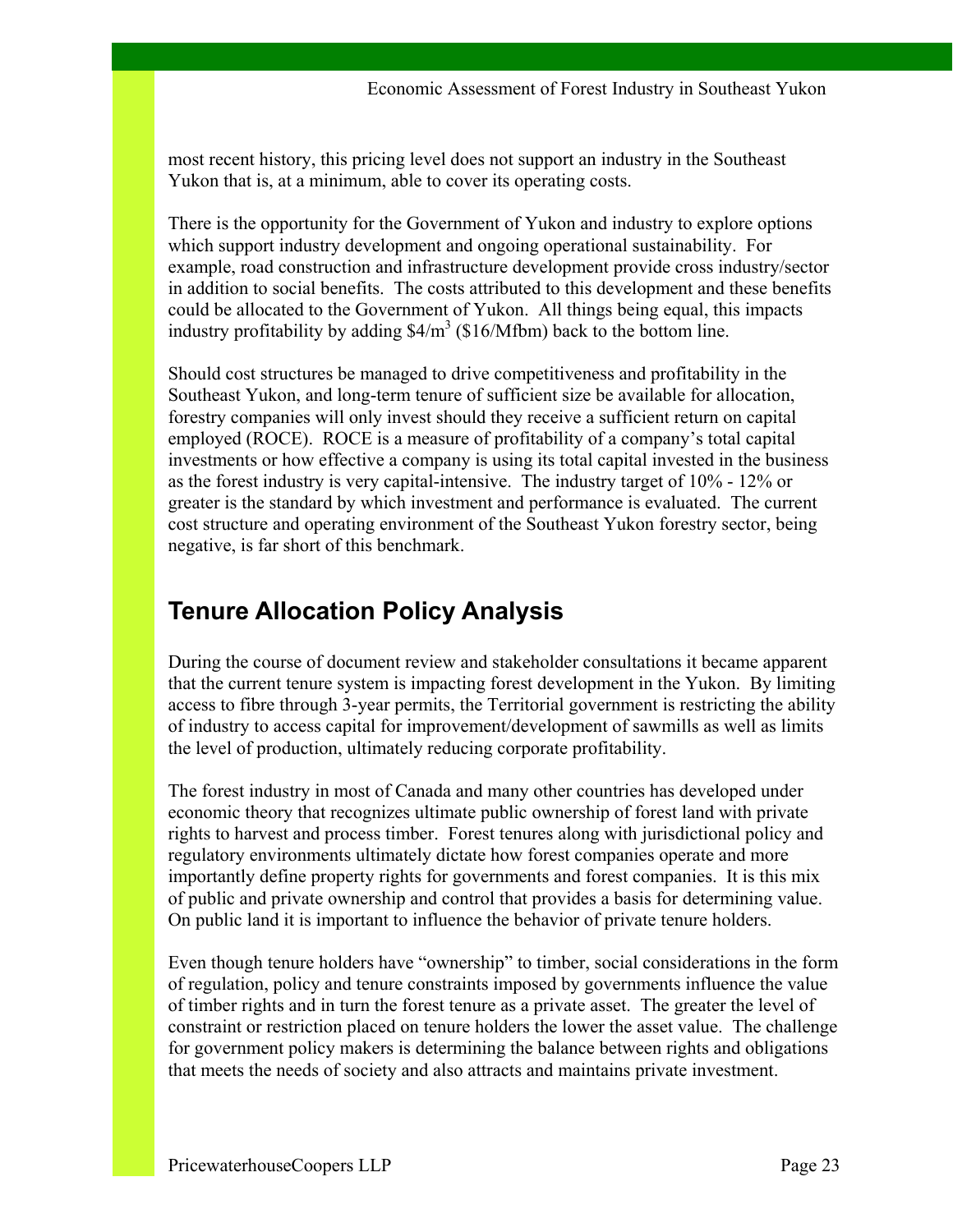In most provinces the vast majority of productive forests have been allocated to industry to support forest products manufacturing facilities, communities and ultimately government development goals. For these jurisdictions, dealing with the shifting societal values regarding forest development and management is straining their existing forest policy, legal and business development frameworks. As British Columbia, Alberta and Ontario, for example, move from sustained yield timber management to sustainable forest management, they face problems stemming from tenure systems that were not designed to accommodate a wide range of social objectives.

While conflicting interests is not new to forest development in Canada, the ever increasing list of competing interests and demands has outstripped society and industry's ability to reconcile and rationalize economic, social and environmental dimensions of sustainability.

Due to the state of forest industry development in the Yukon, a unique opportunity exists to approach forest development by satisfying socioeconomic needs within the context of environmental capacity. However, this does not make the implementation of sustainable forest development any easier for the Yukon and perhaps it will arguably be more difficult to define the appropriate balance between social, environmental and economic dimensions of sustainable forest development without the benefit of a well developed industry.

For investors, valuation is based on the ability to secure access to competitive fibre and operate within a certain policy environment. Companies must match the size of their investment to the ability to make profits. Profits in the forest industry generally require significant investments and are based on the ability to manage cost structure over the long-run. As a result, fibre security and policy environments are not mutually exclusive.

#### **Balancing Investment, Rights and Obligations with Tenure**

Fibre costs are a combination of operational costs (logging, hauling etc.) and costs incurred to meet regulatory/policy obligations (planning, reforestation, and stumpage). In both instances, these costs are allocated over the period which benefits are received. For example, logging costs would be allocated to the current year in which the activity took place while, the cost of a mill, road building and infrastructure would be allocated over the period of time used to access fibre or the useful life of the assets (perhaps 10-30 years).

Therefore, length of tenure or the period of time in which a forest company would have access to fibre is critical in order to manage both current costs as well as investments over time. The length of forest tenure must support the need to manage costs to build facilities, access fibre and meet social and regulatory obligations. To this end it is conceivable that the Yukon could have a variety of tenures in terms of length and balance of rights and obligations.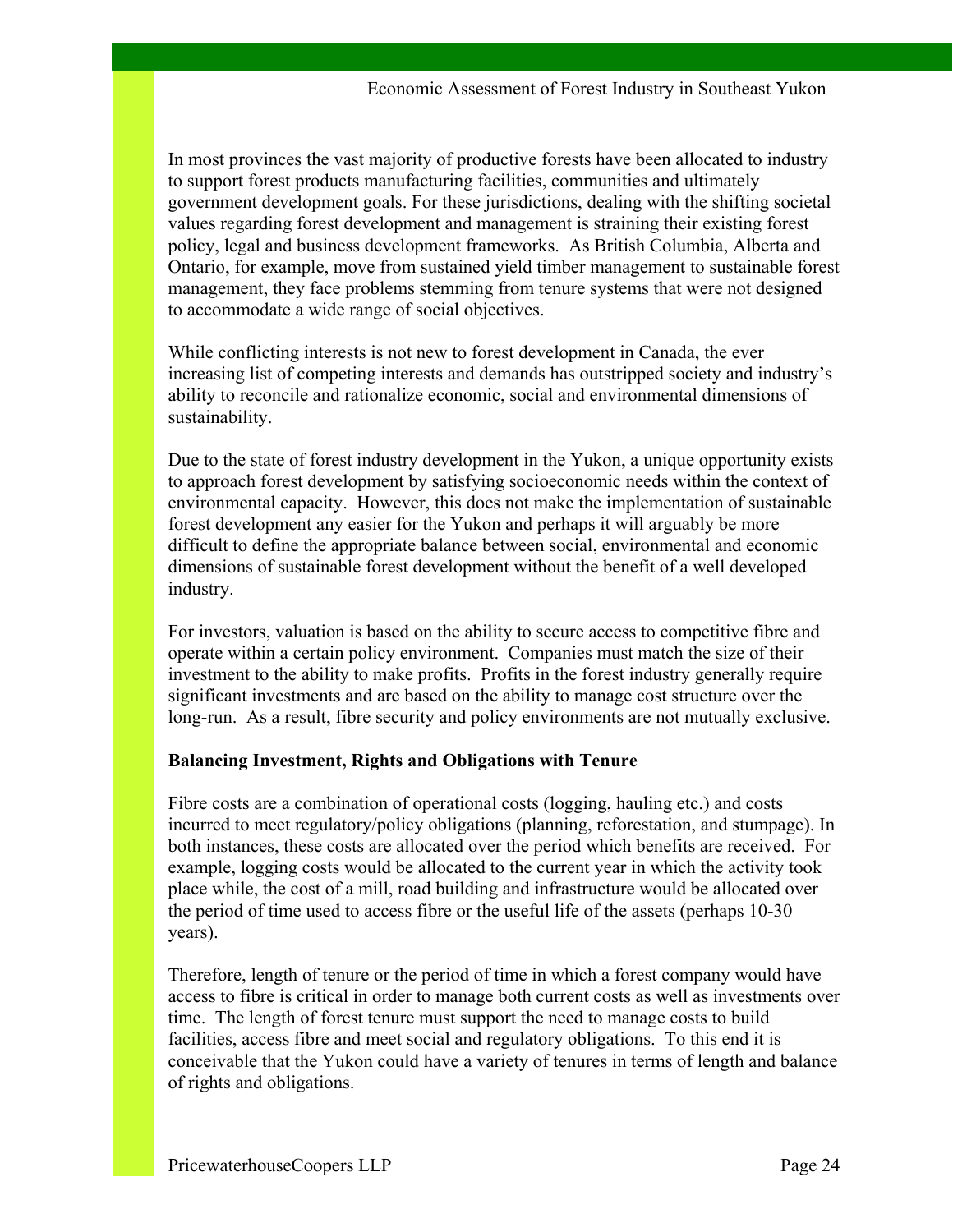Clearly, there may be a need to develop small short-term tenures to meet the needs of companies supplying local or niche markets as well as long-term tenures to support more significant investment and participation in specialty and commodity markets. Correspondingly, the length of tenure would directly reflect the significance of investment, volume of fibre required, the degree to which the tenure holder would be obligated under policy or regulation and the ability of the tenure holder to absorb costs.

Currently, there has been significant apprehension regarding the allocation of large volume, long-term tenure to support industry growth in the Yukon. While this is understandable from the perspective of protecting the public and communities from possible failures in the market, short term, small volume tenure will not provide the business foundation on which to attract long term investment.

#### **Costs and Certain Policy Environment**

From a policy perspective, the Discussion Paper – Towards a Yukon Forest Policy Framework, prescribes an overall vision as follows: "Our vision is to work together so our forest ecosystems continue to provide for all living things, while providing environmental, economic, social and cultural benefits for present and future generations of Yukon people."

In addition, the policy vision in the Yukon centers on stated principles of sustainability and stewardship and recognizes that Yukon forests are complex ecosystems that can support commercial wood-based industries, commercial non-wood based industries and non-commercial goods and services. With the relatively unencumbered policy environment, the Yukon is in a position to take advantage of lessons learned from other jurisdictions struggling with sustainable development.

In pursuit of these challenging goals, there will be a tendency to maintain significant flexibility in policy development in the Yukon to address gaps in information and data, shifting societal values and changing political climates. However, building in flexibility does not come without a price. It is important for policy makers to understand that while governments desire to ensure the best interest of the public are protected, industry investors need to understand the process by which changes in policy will be made and what remedies exist to address business impacts.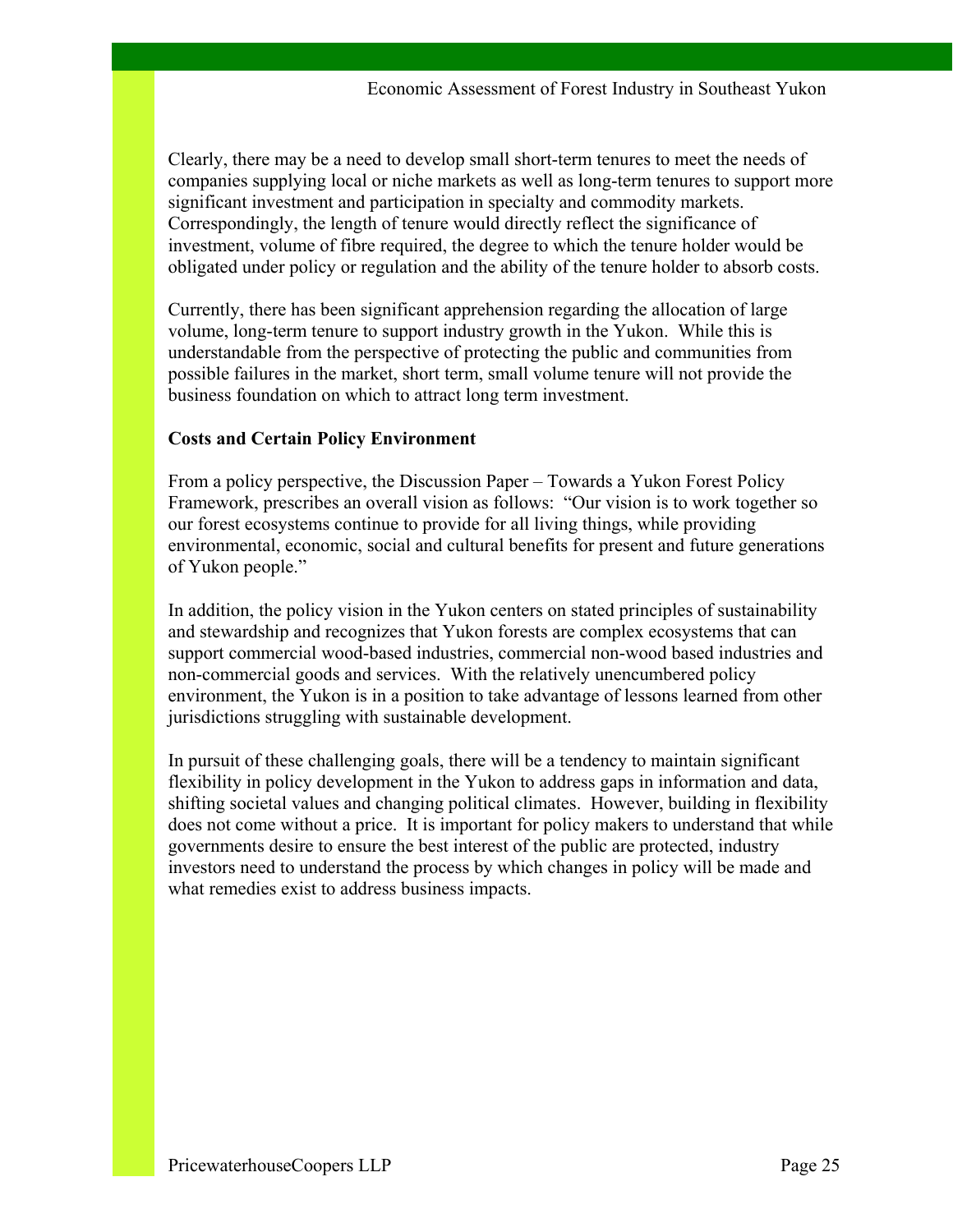## **Economic Impact Assessment**

Should all economic, regulatory, environmental and social conditions allow the establishment of a forestry sector in the Southeast Yukon, an assessment of the economic impact of an operational mill needs to be considered. If  $500,000\,\text{m}^3$  of annual allowable cut could be made available within an approximate 100 km radius of a given manufacturing location, the following potential benefits could accrue to the Yukon:

- $\triangleright$  Companies could be attracted to bid on the right to the forest tenure thereby giving rise to a one-time fee for the Territorial government. Prices for such tenures have not only fluctuated greatly from one jurisdiction to the next but there is no history of tenure pricing within the Yukon. As such, a determination of value could not be reasonably applied.
- $\triangleright$  The cost to construct a world class (500,000-600,000 Mfbm) sawmill is approximately \$100M (e.g. Canfor – Vanderhoof, B.C.). For purposes of PwC's analysis, it is expected that the capital outlay required to adequately construct an efficient sawmill in the Southeast Yukon to be in the range of \$30M - \$40M.
- $\triangleright$  Once the sawmill is operational, the Yukon could expect approximately 130+ high paying direct and indirect permanent jobs between those employed at the mill and personnel required for woodlands operations (average annual wage/salaries and benefits of Canadian forest workers are \$69,100).
- $\triangleright$  Ongoing operations of the sawmill and related woodlands activities could result in approximately \$1.5 million (based on an average historic stumpage rate of  $$3/m^3$ ) paid on an annual basis in stumpage fees to the Territory, along with personal income taxes of approximately \$2.2M (being paid by the employees and contractors on a tax base of approximately \$9M). Tax revenues would also be bolstered through corporate tax collected on the profitability of the sawmill.
- $\triangleright$  In addition to the above direct benefits, the Yukon would see significant economic activity and jobs generated through supplies and services that would be required by the mill operations and the families employed. An economic multiplier of 1.5-2.0 would be used to estimate the indirect and induced benefits.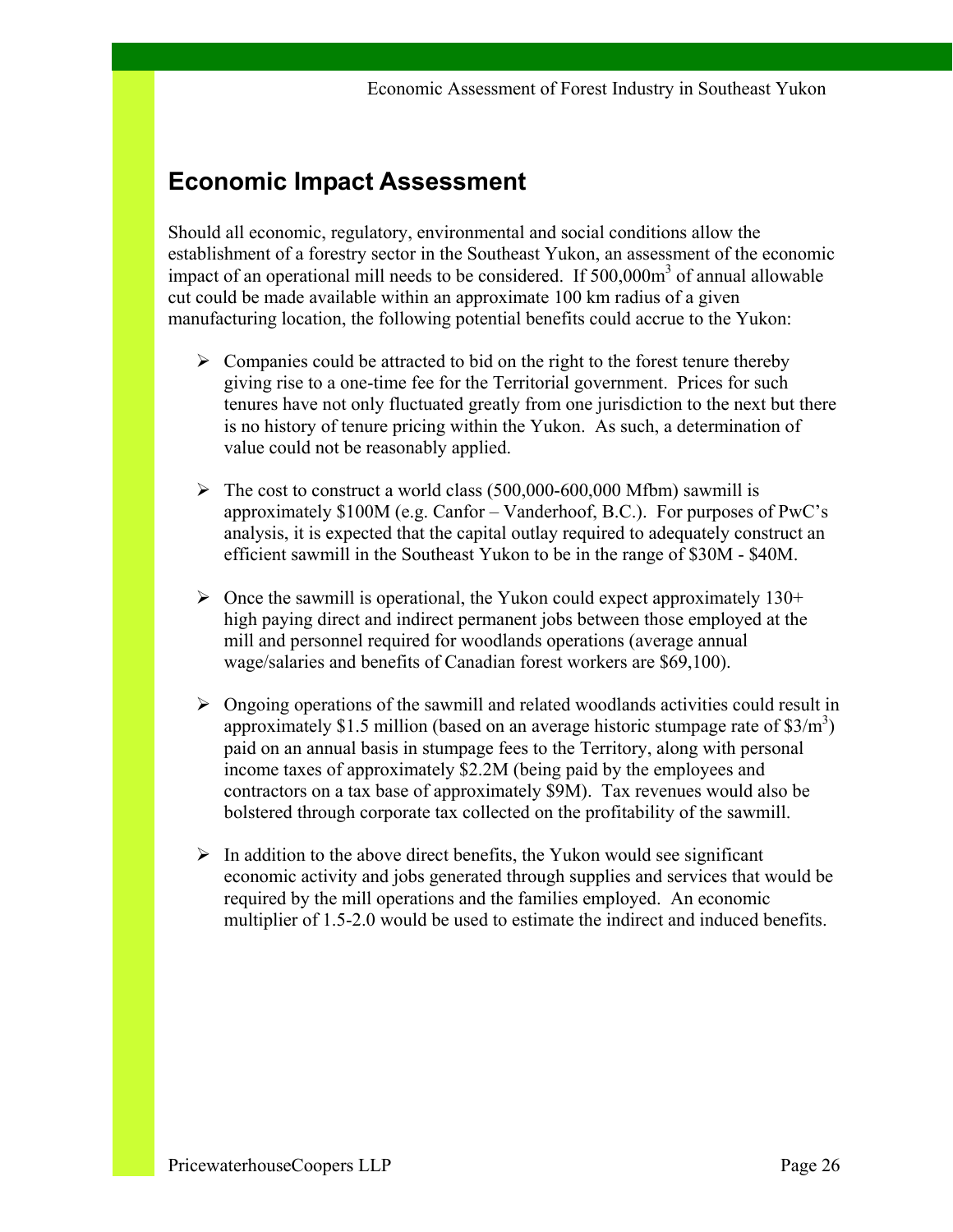### **Conclusions and Recommendations**

- $\triangleright$  Successful development of a forest industry in Southeast Yukon is dependant on identifying and evaluating relevant forest values, followed by the design of a suite of economic and policy instruments to encourage and sustain investment.
- $\triangleright$  Industry development in Southeast Yukon will be challenged by labour shortages. The significant First Nations population in the region could provide a source and potential solution to bolster anticipated labour shortages through the implementation of long-term training and employment strategies designed to build skills capacity. Strategies to maximize productivity while optimizing the reliance on scarce labour will be a key to success.
- $\triangleright$  Due to the geographic location and overall lack of highly developed infrastructure to support resource development, the Southeast Yukon will continue to have challenges to attract forest industry investment. Efforts to reduce costs and increase competitiveness need to be focused where industry and the Territorial government have the greatest span of control.
- $\triangleright$  Forest products are by and large commodity products and competition for market space is fierce, price sensitive and global in scope. While manufacturers in the Yukon may have certain advantages that could be supported in the marketplace, it is important to understand that commodity forest products are subject to the forces of supply, demand, exchange rates, trade disputes and other macroeconomic influences. With the cost disadvantages in the Southeast Yukon, price advantage will most certainly be challenging regardless of the market.
- $\triangleright$  While there are certain, local/niche markets that can be served in the Yukon and Alaska, our research have determined that growth and development of these markets is limited simply due to a lack of scale.
- $\triangleright$  Overall, the Yukon forest product producer(s) will compete in the same North American and global markets as the other comparative jurisdictions and the Yukon's industry will not achieve strong sustainable growth unless its competitiveness is improved.
- $\triangleright$  Economic viability within the forest sector is based on further processing of the fibre harvested from Yukon forests. Selling significant volumes of roundwood outside the local Yukon marketplace is not viable.